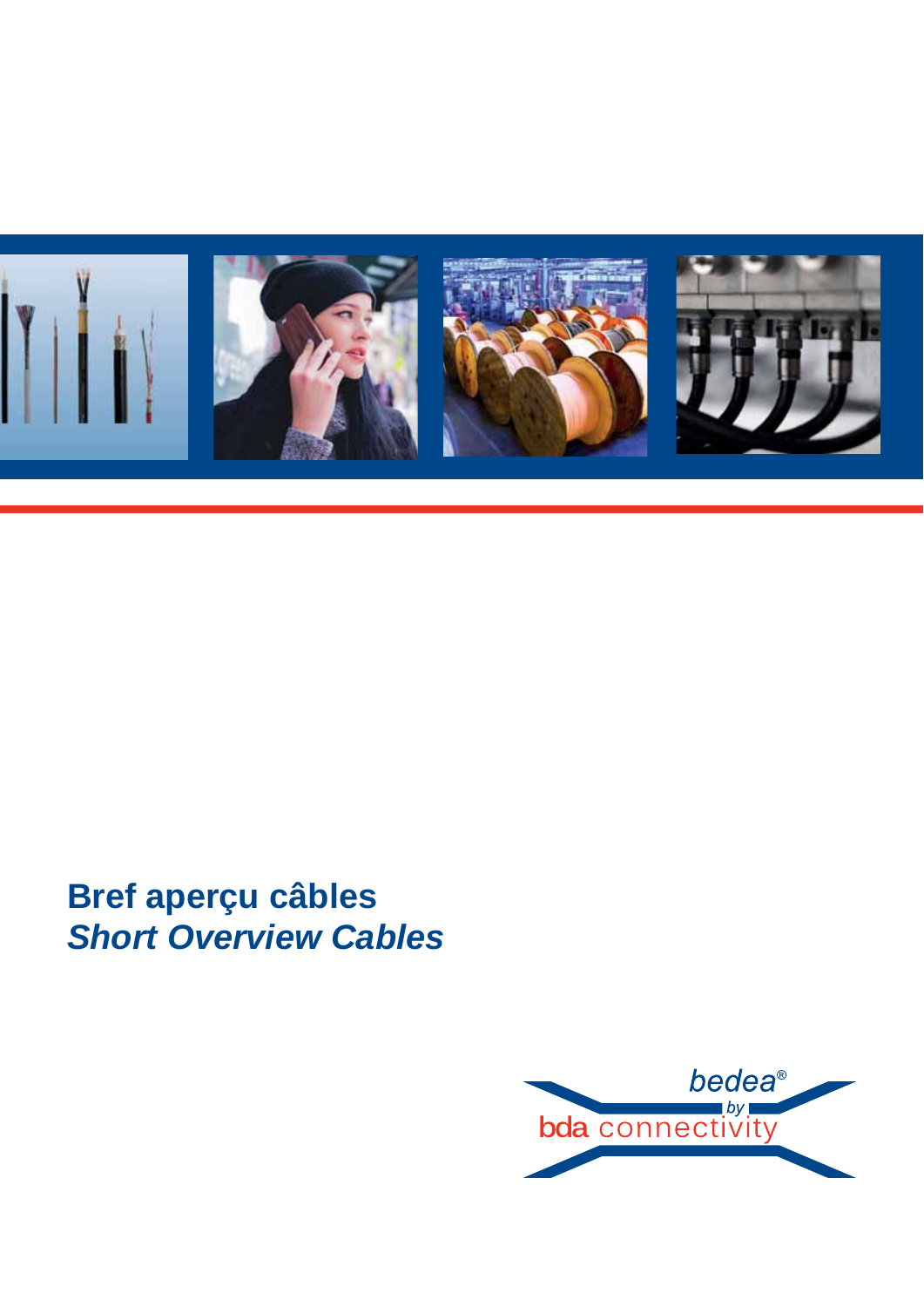# **L'entreprise Company Insights**

#### Connectivité - le nom dit tout.

Nous sommes un pionnier dans le domaine des technologies de la communication. Depuis plus de 60 ans, nous fabriquons des câbles spéciaux qui sont optimisés pour le domaine d'application respectif. Une nouvelle gamme de produits d'antennes intérieures et de composants passifs de haute qualité pour le marché des télécommunications a été ajoutée. Le système de mesure "CoMeT" développé par l'entreprise est un point d'ancrage important pour mesurer l'efficacité d'écran des câbles, des connecteurs, des traversées et des composants de distribution.

### Bref historique de l'entreprise **Company Milestones**

### 1889 **Berkenhoff**



Fondation de la société par Carl Berkenhoff, en 1895 Paul Drebes reioint la société Foundation of the company by Carl Berkenhoff, Paul Drebes joins in 1895





Berkenhoff & Drebes GmbH devient une filiale à 100% de Thyssen Draht AG Takeover of Berkenhoff & Drebes and integeration into Thyssen Draht AG



### **Fait en Allemagne**

Au bda connectivity, le concept de qualité est fermement ancré dans tous les domaines. Des procédures fixes pour maintenir et améliorer continuellement la qualité de nos produits sont tout aussi évidentes qu'un programme d'idées des employés pour améliorer les processus de production et l'atmosphère de travail.

#### **CoMeT Test System**

L'efficacité du blindage ou les classes de blindage selon la norme EN 50117 sont contrôlées à l'aide du système de mesure CoMeT développé par bda connectivity.

Screening effectivenes and screening classes according to EN 50117 are monitored with the CoMeT measuring system developed by bda connectivity.

https://bda-connectivity.com/comet/

 $\overline{a}$ 

bedea Berkenhoff & Drebes GmbH devient indépendante Management buy-out, bedea Berkenhoff & Drebes GmbH is now fully privately owned

1996

bedea

Connectivity - this is our passion.

connectors, cable assemblies and components.

We are pioneers in communication technologies. For more

than 60 years, we have been manufacturing special cables that

are optimized for the respective field of application. A new ad-

dition is a range of high-quality indoor antennas and passive

components for the telecommunications market. The "CoMeT"

measuring system developed by the company is an important

anchor for measuring the screening effectiveness of cables,

### 2018 **bda connectivity**



Reprise de la division des câbles et des techniques de mesure de bedea, création du bda connectivity GmbH, dont le propriétaire est Christian Harel .<br>& Fike Barczynski Takeover of the cable and Co-MeT divisions from bedea and foundation of bda connectivity GmbH, fully owned by Christian Harel & Eike Barczynski

The idea of cross-functional quality is part of our DNA at bda connectivity. Fixed procedures to maintain and continuously improve quality are just as self-evident as an emplovee idea program to improve production processes and working environment.

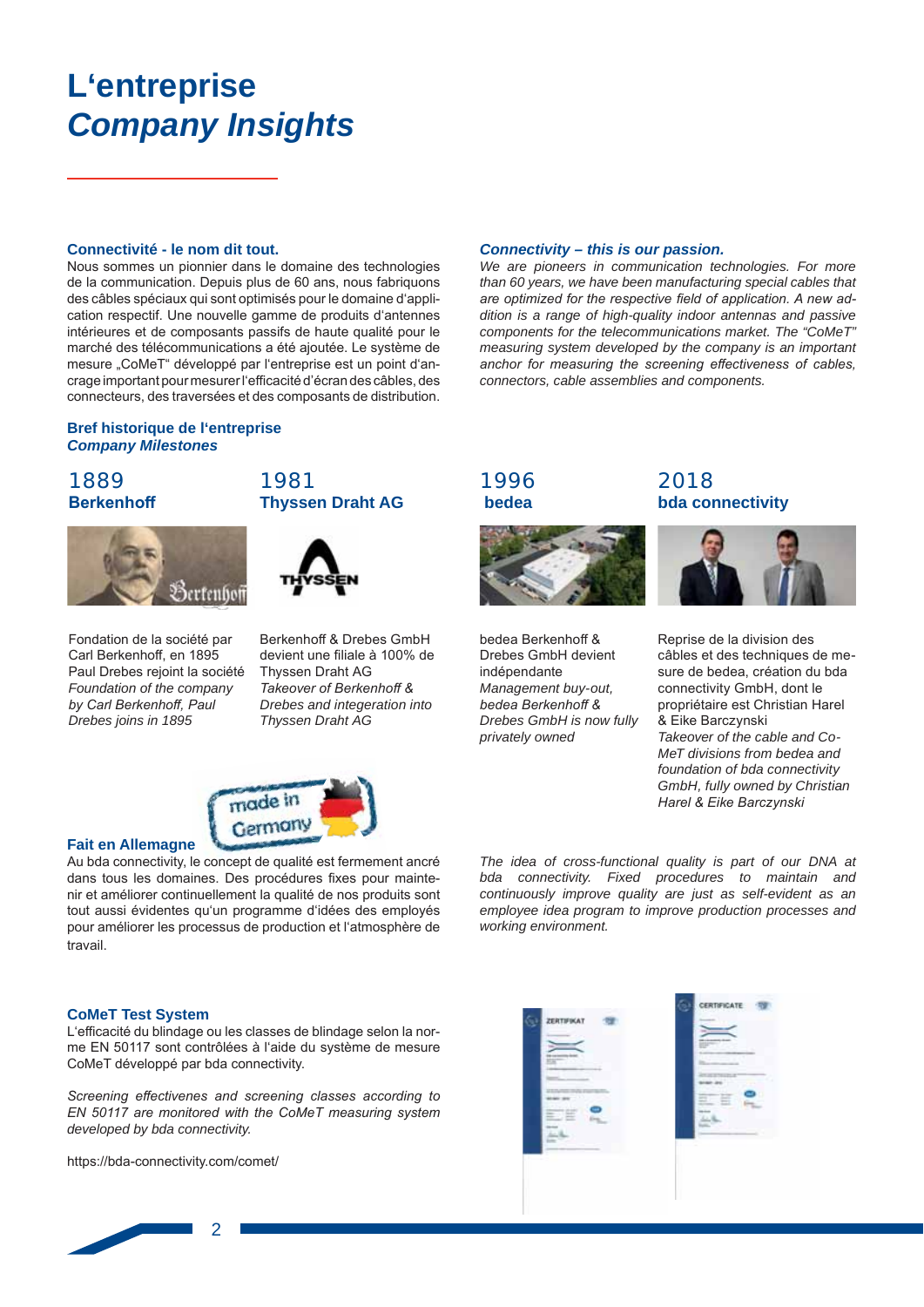# **Gamme de produits câbles et fils** *Product Range Cables & Wires*



**Seite / Page**

|                            | <b>Câbles coaxiaux RF</b><br><b>RF Coaxial Cables</b>                                                       | $\overline{\mathbf{4}}$ |
|----------------------------|-------------------------------------------------------------------------------------------------------------|-------------------------|
|                            | <b>Câbles RG</b><br><b>RG Cables</b>                                                                        | 6                       |
| 649-83-659-53-4911.A       | Distribution CATV et câbles de liaison<br><b>CATV Distribution and Trunk Cables</b>                         | 10                      |
| the air of the white strip | Câbles d'antenne de CATV pour l'intér-<br>jeur et l'extérieur<br><b>CATV Indoor and Outdoor Drop Cables</b> | 12                      |
|                            | Câbles pour la télévision par satellite<br><b>Cables for Satellite TV</b>                                   | 14                      |
|                            | Câbles vidéo coaxiaux<br><b>Coaxial Video Cables</b>                                                        | 16                      |
|                            | Câbles vidéo combinés<br><b>Combined Video Cables</b>                                                       | 18                      |
|                            | Câbles de haut-parleurs<br><b>Speaker Cables</b>                                                            | 20                      |
|                            | Lignes de diodes et câbles de<br>microphones<br><b>Diode and Microphone Cables</b>                          | 22                      |
|                            | Câble de transmission de données<br><b>Data Transmission Cables</b>                                         | 24                      |
|                            | Câbles coaxiaux pour les techniques de<br>mesure<br><b>Coaxial Measuring Cables</b>                         | 26                      |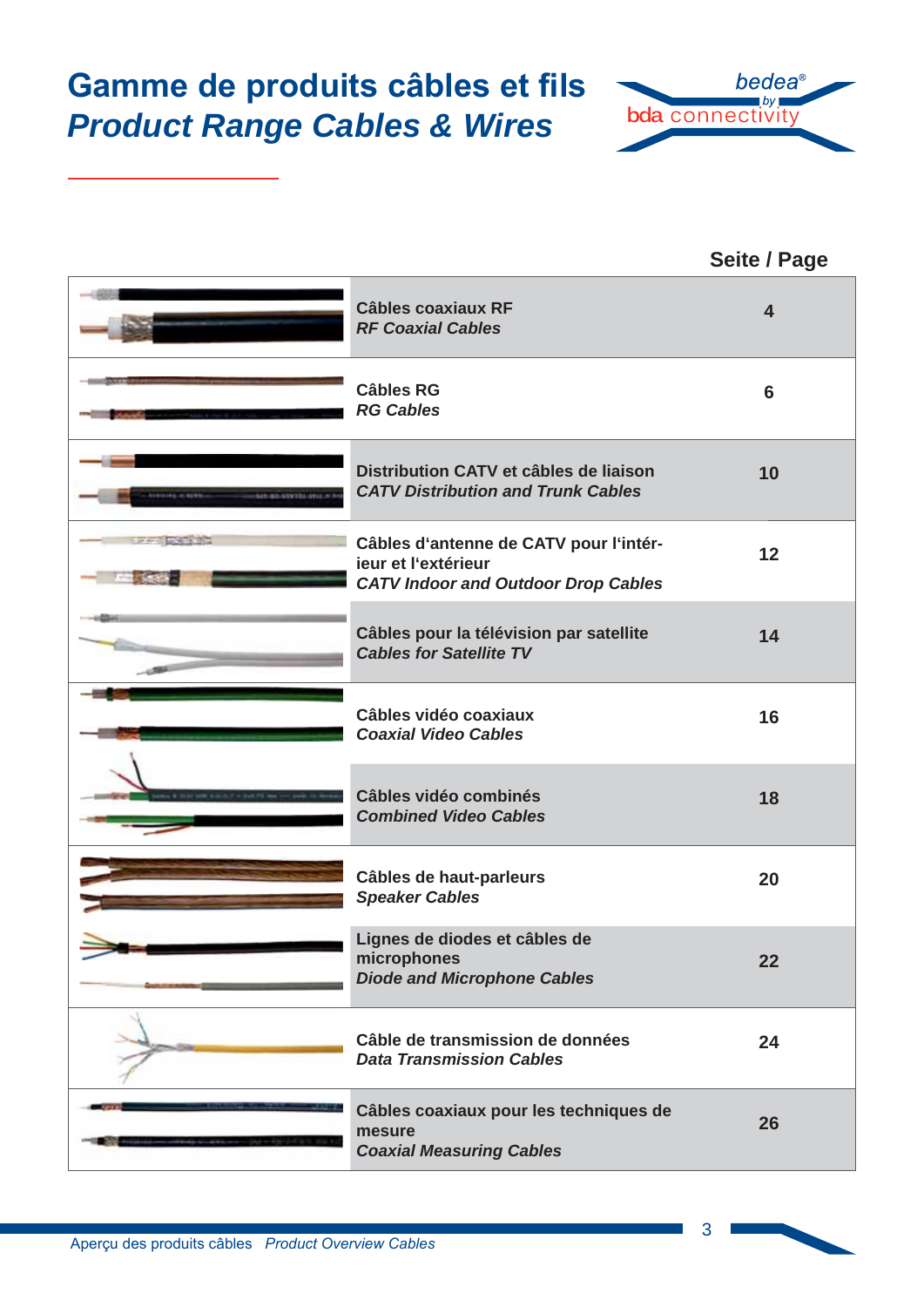### Les câbles coaxiaux RF **RF Coaxial Cables**



Pour les applications dans le domaine de la technologie radio, nous fabriquons  $50\Omega$  des câbles coaxiaux haute fréquence dans divers Dimensions et dessins.

Outre les types de câbles robustes utilisés au niveau international de la série RG de la norme US-MIL-C-17, nous proposons également des versions optimisées en termes d'atténuation avec une efficacité de blindage améliorée pour les VSAT, WLAN, RFID et autres services radio, pour LTE et 5G.

Tous les câbles avec une gaine extérieure en PE peuvent être enterrés.

We manufacture 50  $\Omega$  RF coaxial cables in different dimensions and shapes for radio and broadcast applications.

Besides the internationally well-established cable types according to US-MIL-C-17 standards we offer attenuation optimized modifications with enhanced screening efficiency for VSAT, WIFI, RFID and other radio services, for 4G and 5G.

All cables produced with PE sheath material can be directly buried in the ground (dbc).

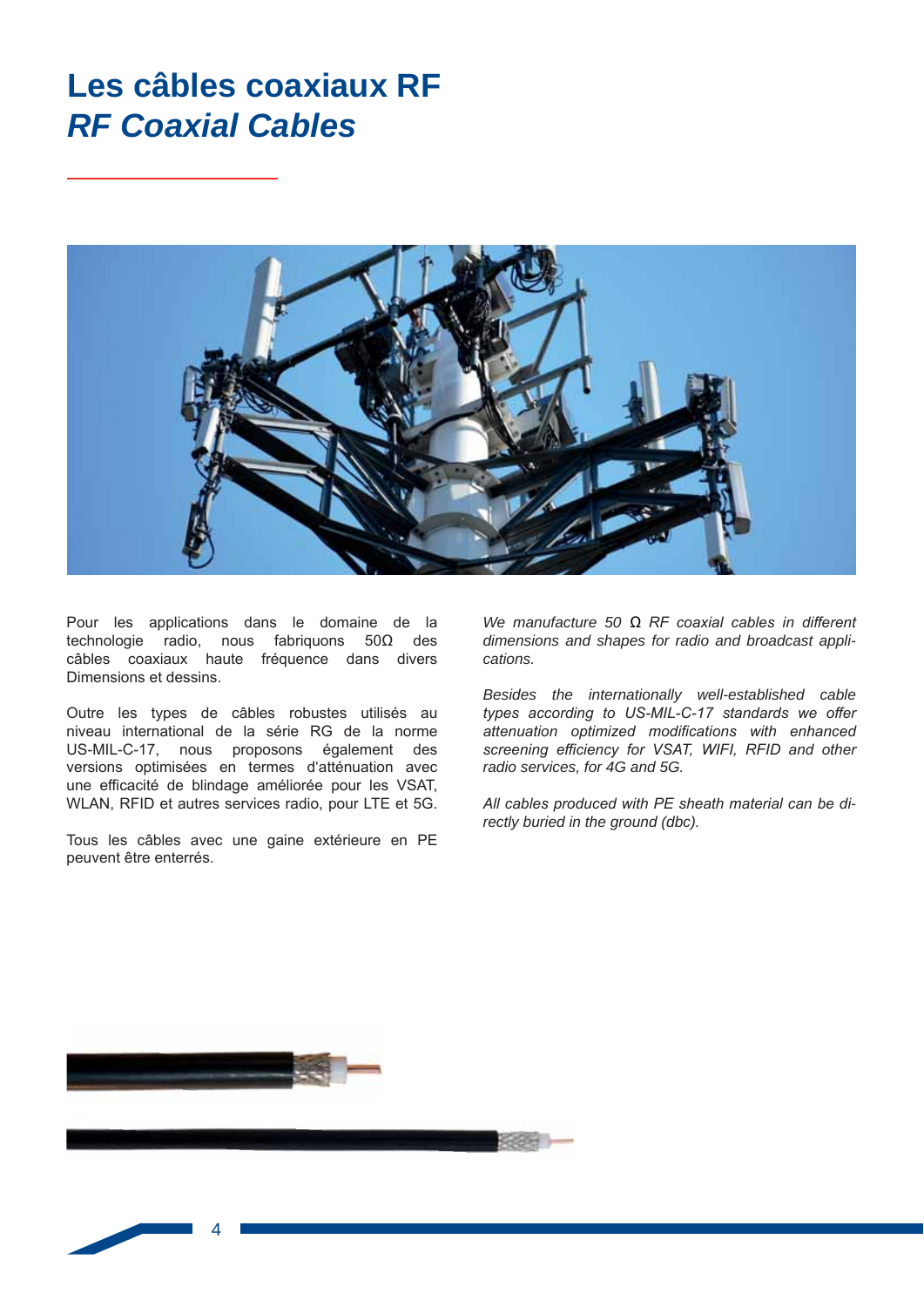

| <b>Type</b>                                                              | HFX50 CDF 1,05Lz/2,95 HFX50 1,3L/3,6C |              |                  | <b>RF 400-AL</b> | <b>HFX50 2,7/7,6C</b> |
|--------------------------------------------------------------------------|---------------------------------------|--------------|------------------|------------------|-----------------------|
| Numéro de produit / Product number                                       | <b>PVC</b>                            | 2732         | 2261<br>Ecal     | 3947             |                       |
|                                                                          | <b>FRNC</b>                           | 3825         | Dca<br>2253      |                  | 2423 Dca              |
| <b>Structure / Structure</b>                                             |                                       |              |                  |                  |                       |
| Conducteur intérieur / Inner conductor                                   | $Ø$ (mm)                              | Cu 1,05      | Cu 1,35 (7x0,45) | CCA 2,74         | Cu 2,75               |
| Isolation / Insulation                                                   | $\varnothing$ (mm)                    | Cell-PE 2,95 | Cell-PE 3,6      | Cell-PE 7,30     | Cell-PE 7,6           |
|                                                                          |                                       |              | <b>ALF</b>       | <b>ALF</b>       | <b>ALF</b>            |
| 1. Blindage / 1 st screen                                                |                                       | <b>ALF</b>   |                  |                  |                       |
| 2. Blindage / 2 nd screen                                                |                                       | <b>ALF</b>   | CuGsn            | CuGsn            | CuGsn                 |
| 3. Blindage / 3 rd screem                                                |                                       | CuGsn        |                  |                  | $\overline{a}$        |
| Gaine / Jacket                                                           | $\varnothing$ (mm)                    | 5,0          | 5,4              | 10,2             | 11,0                  |
| Couleur / Color                                                          |                                       |              |                  |                  |                       |
| Propriétés électriques / Electrical properties                           |                                       |              |                  |                  |                       |
| Impédance caractéristique / Characteristic impedance                     | $(\Omega)$                            | $50 \pm 2$   | $50 \pm 2$       | $50 \pm 3$       | $50 \pm 2$            |
|                                                                          | 5 MHz                                 | 2,3          | 2.2              | 1,3              | 1,1                   |
|                                                                          | 10 MHz                                | 3,2          | 3,2              | 1,6              | 1,5                   |
|                                                                          | <b>50 MHz</b>                         | 7,3          | 6,4              | 3,0              | 2,9                   |
| Atténuation à / Attenuation at 20°C (Valeur nominale /                   | <b>100 MHz</b>                        | 10,3         | 8,9              | 4.1              | 3,9                   |
| Nominal) (dB/100m)                                                       | 500 MHz                               | 23,8         | 20,1             | 9,0              | 8,6                   |
|                                                                          | 1000 MHz                              | 34,4         | 29,3             | 12,9             | 12,4                  |
|                                                                          | 3000 MHz                              | 62,6         | 54,7             | 23,0             | 22,3                  |
|                                                                          | 6000 MHz                              | 92,7         | 84,5             | 34,6             | 33,7                  |
| Equation & Coefficients / Equation & coefficients                        | a                                     | 0.0024       | 0,0040           | 0,0012           | 0,0012                |
| $f(MHz)$ , a (dB/100m)                                                   | b                                     | 1,0113       | 0,7770           | 0,3562           | 0,3417                |
| $\alpha(f) = a \cdot f + b \cdot \sqrt{f} + c$                           | c                                     | 0,0193       | 0,7038           | 0,4611           | 0,3809                |
| Facteur de réduction / Velocity ratio                                    | V/c                                   | 0,81         | 0,81             | 0.85             | 0,81                  |
| Résistance à la DC conducteur intérieur / DC-resistance center conductor | $(\Omega/km)$                         | 21,9         | 17,0             | 4,75             | 3,0                   |
| Résistance à la DC conducteur externe / DC-resistance outer conductor    | $(\Omega/km)$                         | 17,4         | 20,0             | 7,51             | 5,0                   |
| Capacité (environ) / Capacitance (approx.)                               | (pF/m)                                | 82           | 80               | 80               | 80                    |
|                                                                          | 5-470 MHz                             | 22           | 22               | 23               | 26                    |
| Perte de rendement à / Structural return loss at (dB)                    | 470-1000 MHz                          | 22           | 22               | 22               | 23                    |
| (EN 50117)                                                               | 1000-2000 MHz                         | 20           | 20               | 20               | 20                    |
|                                                                          | 2000-3000 MHz                         | 18           | 18               | 18               | 18                    |
| Résistance de couplage / Transfer impedance                              | $m\Omega/m$ (5-30 MHz)                | $5$          | < 3, 5           | $5$              | < 5                   |
|                                                                          | 30-1000 MHz                           | >90          | >100             | >100             | >100                  |
| Atténuation du dépistage à / Screening attenuation at (dB)               | 1000-2000 MHz                         | >85          | >90              | >90              | >90                   |
|                                                                          | 2000-3000 MHz                         | >75          | >85              | >85              | >85                   |
| Classe CEM / EMC class                                                   | EN 50117                              | Α            | Α                | A                | A                     |

### Propriétés mécaniques / Mechanical properties

| Rayon de courbure min. (environ) / Min. bending radius (approx.) | dyn./stat. (mm) | 50/25                 | 54/27 | 100/50 | 110/55 |
|------------------------------------------------------------------|-----------------|-----------------------|-------|--------|--------|
| Max. charge de traction / Max. tensile strength (20°C)           | (N)             | 87                    | 110   | 290    | 290    |
| Poids (env.) / Weight (approx.)                                  | (kg/km)         | 34                    | 78    | 102    | 167    |
|                                                                  | <b>PVC</b>      | 0.12                  | 0.15  | 0.20   |        |
| Chaleur de combustion / Heat of combustion (kWh/m)               | <b>FRNC</b>     | 0.09                  | 0.40  |        | 0,40   |
| Résistance aux UV / UV resistance                                | <b>PVC</b>      | très bien / very good |       |        |        |
|                                                                  | FRNC.           | limité / limited      |       |        |        |

Notre équipe commerciale sera heureuse de vous fournir des détails sur les emballages et les couleurs courantes.<br>Our sales team will be happy to provide you with details regarding common appearances and colors.

AL/PET/AL-feuille se chevauchant longitudinalement<br>AL/PET/AL-foil longitudinally overlapped<br>Aluminium recouvert de cuivre<br>Copper clad aluminum<br>Tresse en cuivre/ Copper braiding

CuG:  $sn:$ Étamé/ tinned

ALF: CCA:

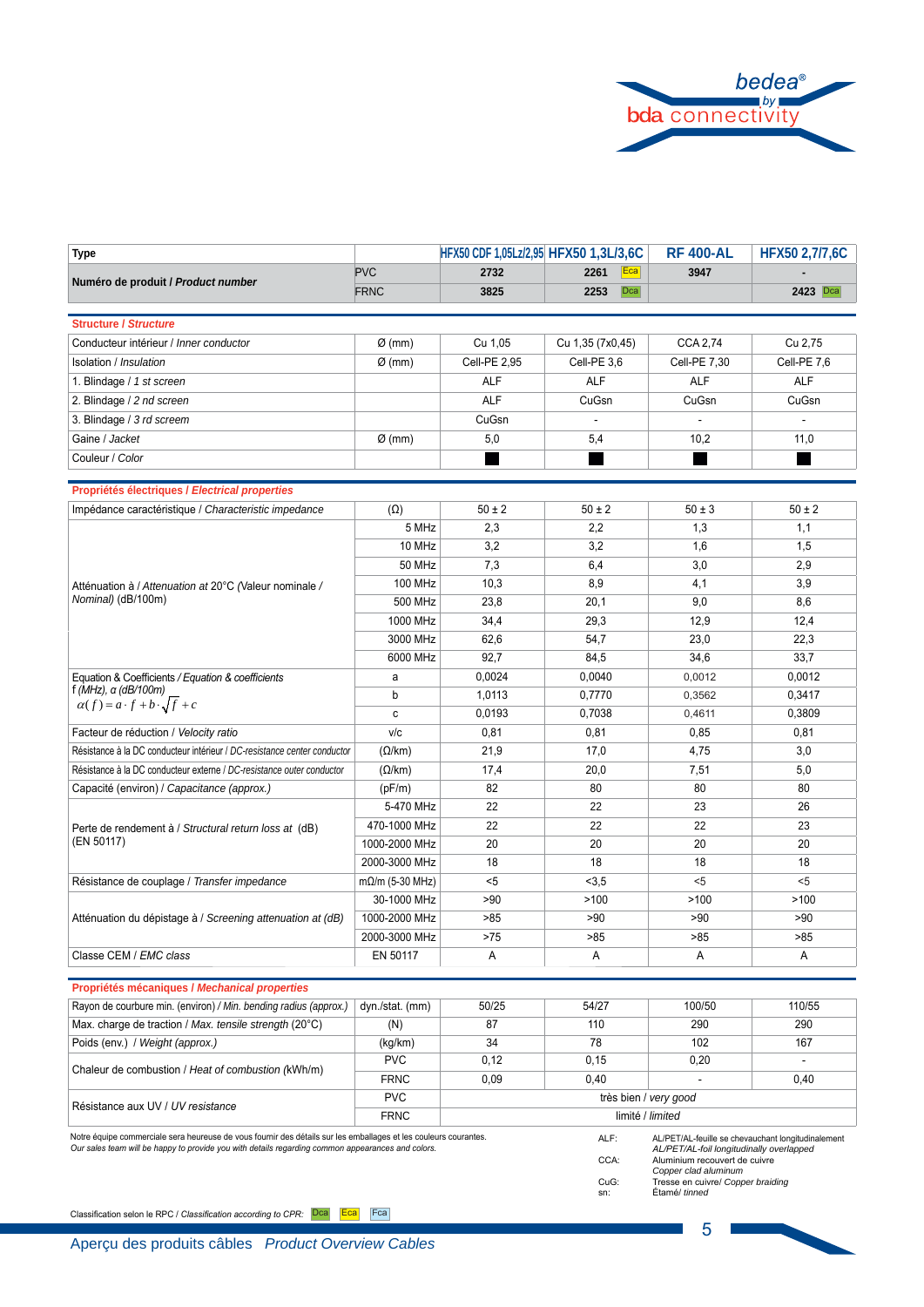### Les câbles RG **RG Cables**



Les câbles RG ont été conçus et normalisés à l'origine pour un usage militaire. Leurs propriétés électriques et mécaniques ont été adaptées aux exigences techniques qui ont évolué au fil du temps. Aujourd'hui, les câbles RG sont reconnus comme une norme internationale et sont utilisés dans tous les domaines de l'électronique. en particulier dans les techniques de mesure et de radio et dans les technologies de l'information. Un grand nombre de connecteurs standardisés sont également disponibles.

Au cours des 70 années qui se sont écoulées depuis la publication de la première version de la norme de base MIL-C-17, d'autres normes et modèles industriels modifiés pour des problèmes de transmission particuliers ont vu le jour, en plus des extensions de la norme. Les types décrits dans cet apercu ne représentent qu'une partie de nos possibilités. Si vous avez besoin de types ou de couleurs spéciaux, veuillez nous contacter - nous nous ferons un plaisir de concevoir et de fabriquer votre câble individuel

RG cables originally had been standardized for military use. They have been optimized regarding special electrical characteristics. environmental conditions and mechanical performance. RG cables represent an international standard for cables in all areas of electronics, especially for measuring, broadcasting, and information technology. Following the design of the cables there are a lot of standardized connectors available, too.

Within the 70 years after the basic MIL-C-17 standard had been issued, many additional designs were added to the standard, due to changing occurring transmiting applications as well as new industrial demands. The products described within this folder represent only a part of our manufacturing capability. If there are individual demands on special constructions or colors, are looking forward to designing and manufacturing your customized cable.

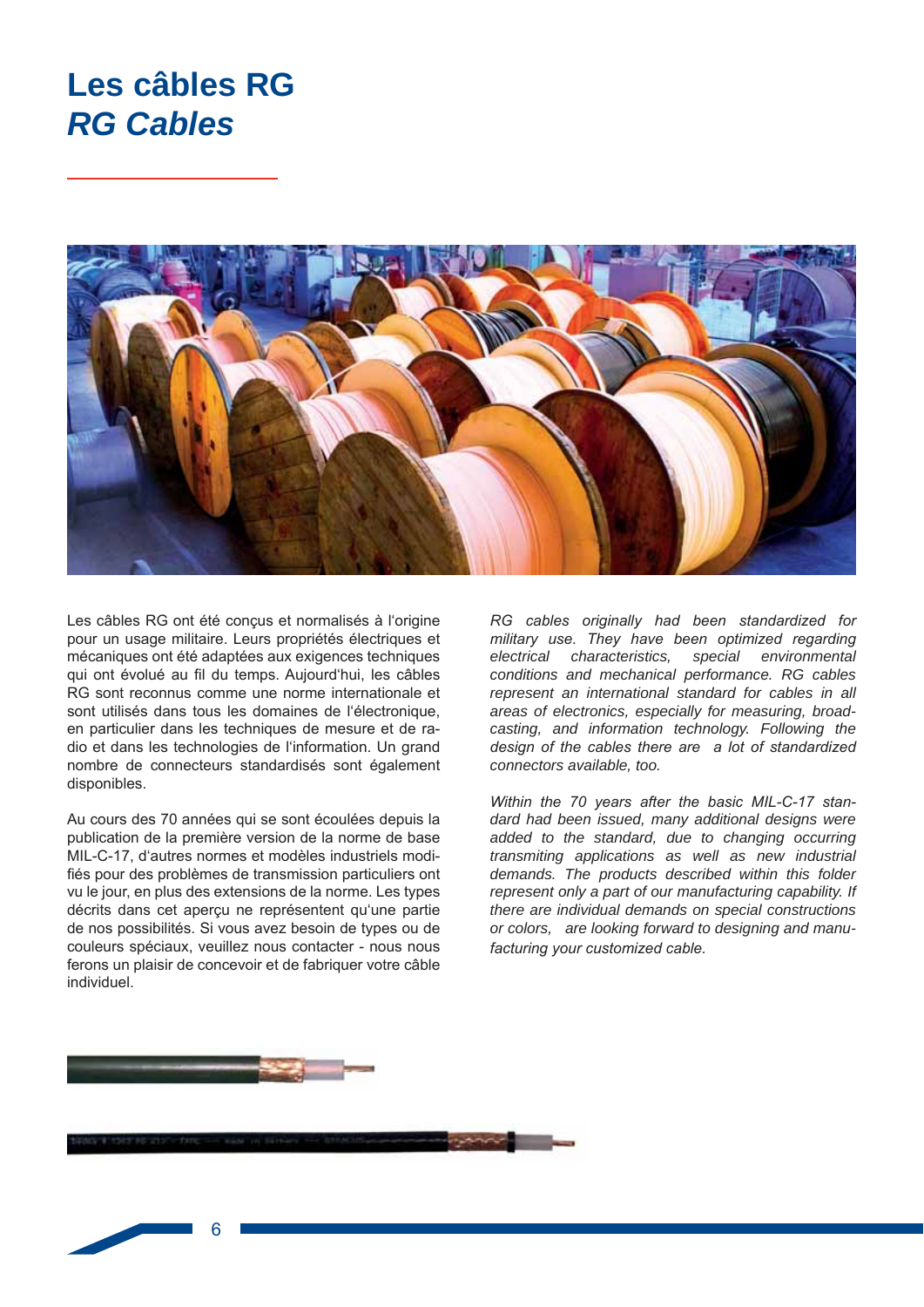

| Type                               |             | <b>RG 58</b>   | <b>RG 59</b>   | <b>RG 174</b> |
|------------------------------------|-------------|----------------|----------------|---------------|
| Numéro de produit / Product number | <b>PVC</b>  | Fca<br>1084    | Eca<br>1085    | 1089          |
|                                    | PE*         | 1364<br>Fca    | Fca<br>1086    |               |
|                                    | <b>FRNC</b> | 2577<br>Eca    | 1105<br>Eca    |               |
|                                    | FEP         | $\blacksquare$ | $\blacksquare$ |               |

 **Tous les câbles avec une gaine PE peuvent être enterrés. /** *All cables with PE sheathing can be directly buried in the ground (dbc).*

| <b>Structure / Structure</b>           |                    |                          |                          |                   |  |  |
|----------------------------------------|--------------------|--------------------------|--------------------------|-------------------|--|--|
| Conducteur intérieur / Inner conductor | $\varnothing$ (mm) | Cusn 0,9 (19x0,18)       | CCS 0.58                 | CCS 0,48 (7x0,16) |  |  |
| Isolation / Insulation                 | $\varnothing$ (mm) | PE 2.95                  | PE 3.71                  | PE 1.52           |  |  |
| 1. Blindage / 1 st screen              |                    | CuGsn                    | CuG                      | CuGsn             |  |  |
| 2. Blindage / 2 nd screen              |                    | $\overline{\phantom{a}}$ | $\overline{\phantom{a}}$ | $\sim$            |  |  |
| Gaine / Jacket                         | $\varnothing$ (mm) | 4,95                     | 6.15                     | 2,80              |  |  |
| Couleur / Color                        |                    |                          |                          |                   |  |  |

| Propriétés électriques / Electrical properties                               |               |            |            |            |
|------------------------------------------------------------------------------|---------------|------------|------------|------------|
| Impédance caractéristique / Characteristic impedance                         | $(\Omega)$    | $50 \pm 2$ | $75 \pm 3$ | $50 \pm 2$ |
|                                                                              | 1 MHz         | 1,9        | 1,0        | 6,5        |
|                                                                              | 10 MHz        | 4,5        | 3,3        | 10,5       |
|                                                                              | 20 MHz        | 6,5        | 4,7        | 12,6       |
|                                                                              | 50 MHz        | 9,9        | 7,6        | 18,2       |
| Atténuation à / Attenuation at 20°C (Valeur nominale /<br>Nominal) (dB/100m) | 100 MHz       | 15,2       | 11,0       | 27,4       |
|                                                                              | 200 MHz       | 21,6       | 15,9       | 41,5       |
|                                                                              | 500 MHz       | 34,3       | 26,3       | 68,0       |
|                                                                              | 1000 MHz      | 53,7       | 38,9       | 103,5      |
|                                                                              | 2000 MHz      | 83,7       | 58,6       | n.s.       |
|                                                                              | 3000 MHz      | 107,5      | 65,4       | n.s.       |
| Facteur de réduction / Velocity ratio                                        | V/C           | 0,66       | 0,66       | 0,66       |
| Résistance à la DC conducteur intérieur / DC-resistance center conductor     | $(\Omega/km)$ | 36         | 168        | 300        |
| Résistance à la DC conducteur externe / DC-resistance outer conductor        | $(\Omega/km)$ | 17         | 8          | 38         |
| Capacité (environ) / Capacitance (approx.)                                   | (pF/m)        | 101        | 67         | 101        |
| Tension opérationnelle / Operating voltage                                   | max. (V)      | 1400       | 1700       | 1100       |

| Propriétés mécaniques / Mechanical properties                                                                                                                                                                         |             |           |                          |                                                                      |  |  |  |
|-----------------------------------------------------------------------------------------------------------------------------------------------------------------------------------------------------------------------|-------------|-----------|--------------------------|----------------------------------------------------------------------|--|--|--|
| Rayon de courbure min. (environ) / Min. bending radius (approx.) dyn./stat. (mm)                                                                                                                                      |             | 50/25     | 60/30                    | 30/15                                                                |  |  |  |
| Poids (env.) / Weight (approx.)                                                                                                                                                                                       | (kg/km)     | 36        | 55                       | 12                                                                   |  |  |  |
| Plage de température / Temperature range                                                                                                                                                                              | (°C)        | $-20/170$ | $-20/170$                | $-40/+70$                                                            |  |  |  |
|                                                                                                                                                                                                                       | <b>PVC</b>  | 0,16      | 0,25                     | 0,05                                                                 |  |  |  |
| Chaleur de combustion / Heat of combustion (kWh/m)                                                                                                                                                                    | PE          | 0,23      | 0,30                     |                                                                      |  |  |  |
|                                                                                                                                                                                                                       | <b>FRNC</b> | 0,13      | 0,21                     |                                                                      |  |  |  |
|                                                                                                                                                                                                                       | <b>FEP</b>  |           | $\overline{\phantom{a}}$ |                                                                      |  |  |  |
|                                                                                                                                                                                                                       | <b>PVC</b>  |           | très bien / very good    |                                                                      |  |  |  |
| Résistance aux UV / UV resistance                                                                                                                                                                                     | PE          |           | bien / good              |                                                                      |  |  |  |
|                                                                                                                                                                                                                       | <b>FRNC</b> |           | limité / limited         |                                                                      |  |  |  |
|                                                                                                                                                                                                                       | <b>FEP</b>  |           | très bien / very good    |                                                                      |  |  |  |
| Notre équipe commerciale sera heureuse de vous fournir des détails sur les emballages et les couleurs courantes.<br>Our sales team will be happy to provide you with details regarding common appearances and colors. |             |           | CCS:<br>CuG:             | Acier cuivré/ Copper clad steel<br>Tresse en cuivre/ Copper braiding |  |  |  |

CuG: Tresse en cuivre/ Copper braiding<br>
FRNC: Retardateur de flamme, non corrosif<br> *Flame retardant non corrosive*<br>
sn: Étamé/ tinned

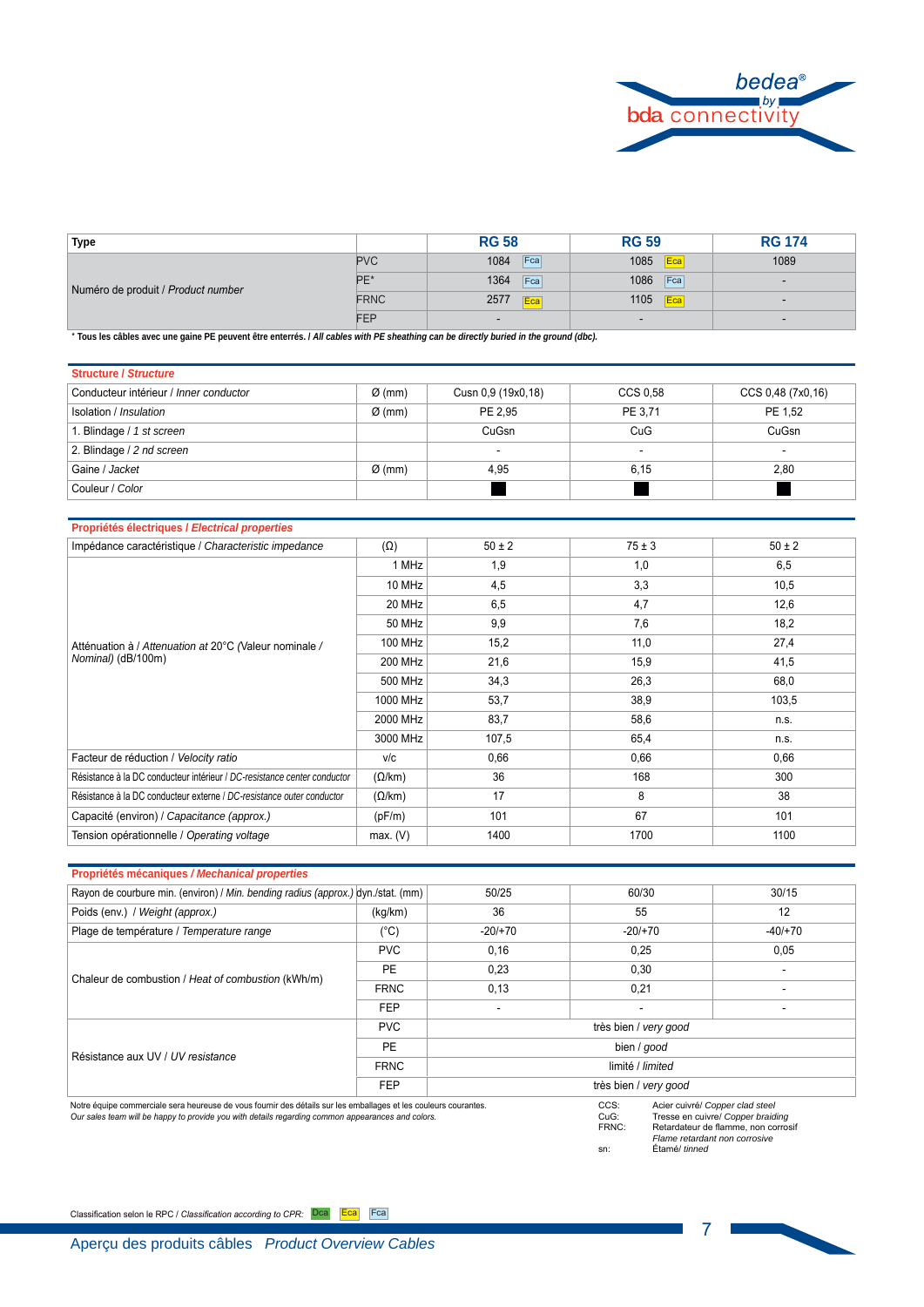# Les câbles RG **RG Cables**

| Type                                                                                                                            |             | <b>RG 178 / RG 196 RG 179 / RG 187</b> |                          | <b>RG 213</b> | <b>RG 214</b> |
|---------------------------------------------------------------------------------------------------------------------------------|-------------|----------------------------------------|--------------------------|---------------|---------------|
| Numéro de produit / Product number                                                                                              | <b>PVC</b>  |                                        | $\overline{\phantom{0}}$ | 1097<br>Eca   | 1098 Eca      |
|                                                                                                                                 | PE*         | $\overline{\phantom{a}}$               | $\overline{\phantom{0}}$ | 3105          | 2023          |
|                                                                                                                                 | <b>FRNC</b> |                                        | $\blacksquare$           | 1363 Eca      | 2368 Eca      |
|                                                                                                                                 | FEP         | 1090 / 1096                            | 1091 / 1093              |               |               |
| * Tous les eâbles avec BE Caine pouvent être enterrés / All cables with BE shoothing can be directly buried in the ground (dbe) |             |                                        |                          |               |               |

, yı

| <b>Structure / Structure</b>           |                    |                          |                          |                  |                    |
|----------------------------------------|--------------------|--------------------------|--------------------------|------------------|--------------------|
| Conducteur intérieur / Inner conductor | $\varnothing$ (mm) | CCSag 0,3 (7x0,10)       | CCSag 0,3 (7x0,10)       | Cu 2,25 (7x0,75) | Cuag 2,25 (7x0,75) |
| Isolation / Insulation                 | $\varnothing$ (mm) | FEP 0.84                 | FEP 1.60                 | PE 7.24          | PE 7.24            |
| I. Blindage / 1 st screen              |                    | CuGag                    | CuGag                    | CuG              | CuGag              |
| 2. Blindage / 2 nd screen              |                    | $\overline{\phantom{0}}$ | $\sim$                   | $\sim$           | CuGag              |
| Gaine / Jacket                         | $\varnothing$ (mm) | 1.80                     | 2,54                     | 10.30            | 10,80              |
| Couleur / Color                        |                    |                          | $\overline{\phantom{a}}$ |                  |                    |

|                                                                          | Proprietes electriques / Electrical properties |            |            |            |            |  |  |
|--------------------------------------------------------------------------|------------------------------------------------|------------|------------|------------|------------|--|--|
| Impédance caractéristique / Characteristic impedance                     | $(\Omega)$                                     | $50 \pm 2$ | $75 \pm 3$ | $50 \pm 2$ | $50 \pm 2$ |  |  |
|                                                                          | 1 MHz                                          | 9,5        | 6,4        | 0.9        | 0,9        |  |  |
|                                                                          | 10 MHz                                         | 19,5       | 11,5       | 1,8        | 2,1        |  |  |
|                                                                          | 20 MHz                                         | 23,1       | 13,2       | 2,5        | 3,0        |  |  |
|                                                                          | 50 MHz                                         | 31,2       | 16,9       | 3,9        | 4,6        |  |  |
| Atténuation à / Attenuation at 20°C (dB/100m)                            | <b>100 MHz</b>                                 | 44,1       | 23,7       | 6,0        | 7,2        |  |  |
|                                                                          | <b>200 MHz</b>                                 | 64,8       | 34,9       | 10,0       | 11,3       |  |  |
|                                                                          | 500 MHz                                        | 108,0      | 56,4       | 13,9       | 16,2       |  |  |
|                                                                          | 1000 MHz                                       | 166,5      | 85,2       | 23,2       | 28,6       |  |  |
|                                                                          | 2000 MHz                                       | 244,1      | 133,5      | 34,3       | 41,9       |  |  |
|                                                                          | 3000 MHz                                       | 303,3      | 163,0      | 43,3       | 51,7       |  |  |
| Facteur de réduction / Velocity ratio                                    | v/c                                            | 0,7        | 0,7        | 0,66       | 0,66       |  |  |
| Résistance à la DC Conducteur intérieur / DC-resistance center conductor | $(\Omega/km)$                                  | 784        | 784        | 5,5        | 5,5        |  |  |
| Résistance à la DC Conducteur externe / DC-resistance outer conductor    | $(\Omega/km)$                                  | 76         | 56         | 4,4        | 4,2        |  |  |
| Capacité (environ) / Capacitance (approx.)                               | (pF/m)                                         | 93         | 63         | 101        | 101        |  |  |
| Tension opérationnelle / Operating voltage                               | max. (V)                                       | 750        | 900        | 3700       | 3700       |  |  |

| Propriétés mécaniques / Mechanical properties                                                                    |               |                       |                  |                        |           |  |  |
|------------------------------------------------------------------------------------------------------------------|---------------|-----------------------|------------------|------------------------|-----------|--|--|
| Rayon de courbure min. (environ) / Min. bending radius (approx.) dyn./stat. (mm)                                 |               | 20/10                 | 30/15            | 100/50                 | 110/55    |  |  |
| Poids (env.) / Weight (approx.)                                                                                  | (kg/km)       | 8                     | 15               | 150                    | 206       |  |  |
| Plage de température / Temperature range                                                                         | $(^{\circ}C)$ | $-55/+205$            | $-55/+205$       | $-20/170$              | $-20/+70$ |  |  |
| Chaleur de combustion / Heat of combustion (kWh/m)                                                               | <b>PVC</b>    |                       |                  | 0,71                   | 0,75      |  |  |
|                                                                                                                  | PE            |                       |                  | 0,58                   | 0,82      |  |  |
|                                                                                                                  | <b>FRNC</b>   |                       |                  | 0,61                   | 0,65      |  |  |
|                                                                                                                  | <b>FEP</b>    | 0,01                  | 0,01             |                        |           |  |  |
|                                                                                                                  | <b>PVC</b>    | très bien / very good |                  |                        |           |  |  |
| Résistance aux UV / UV resistance                                                                                | PE            | bien / good           |                  |                        |           |  |  |
|                                                                                                                  | <b>FRNC</b>   |                       | limité / limited |                        |           |  |  |
|                                                                                                                  | <b>FEP</b>    | très bien / very good |                  |                        |           |  |  |
| Natura Apertura penemperatakan persebutan dan bertumpun dan dan data tanggal dan pembalian pentangan persempatan |               |                       | $\sim$ $\sim$    | Argontó Loilvor platod |           |  |  |

Notre équipe commerciale sera heureuse de vous fournir des détails sur les emballages et les couleurs courantes. Our sales team will be happy to provide you with details regarding common appearances and colors.

Argenté / silver-plated<br>Acier plaqué de cuivre/ Copper clad steel<br>Tresse en cuivre/ Copper braiding<br>Retardateur de flamme, non corrosif /<br>Flame retardant non corrosive ag:<br>CCS:<br>CuG:<br>FRNC: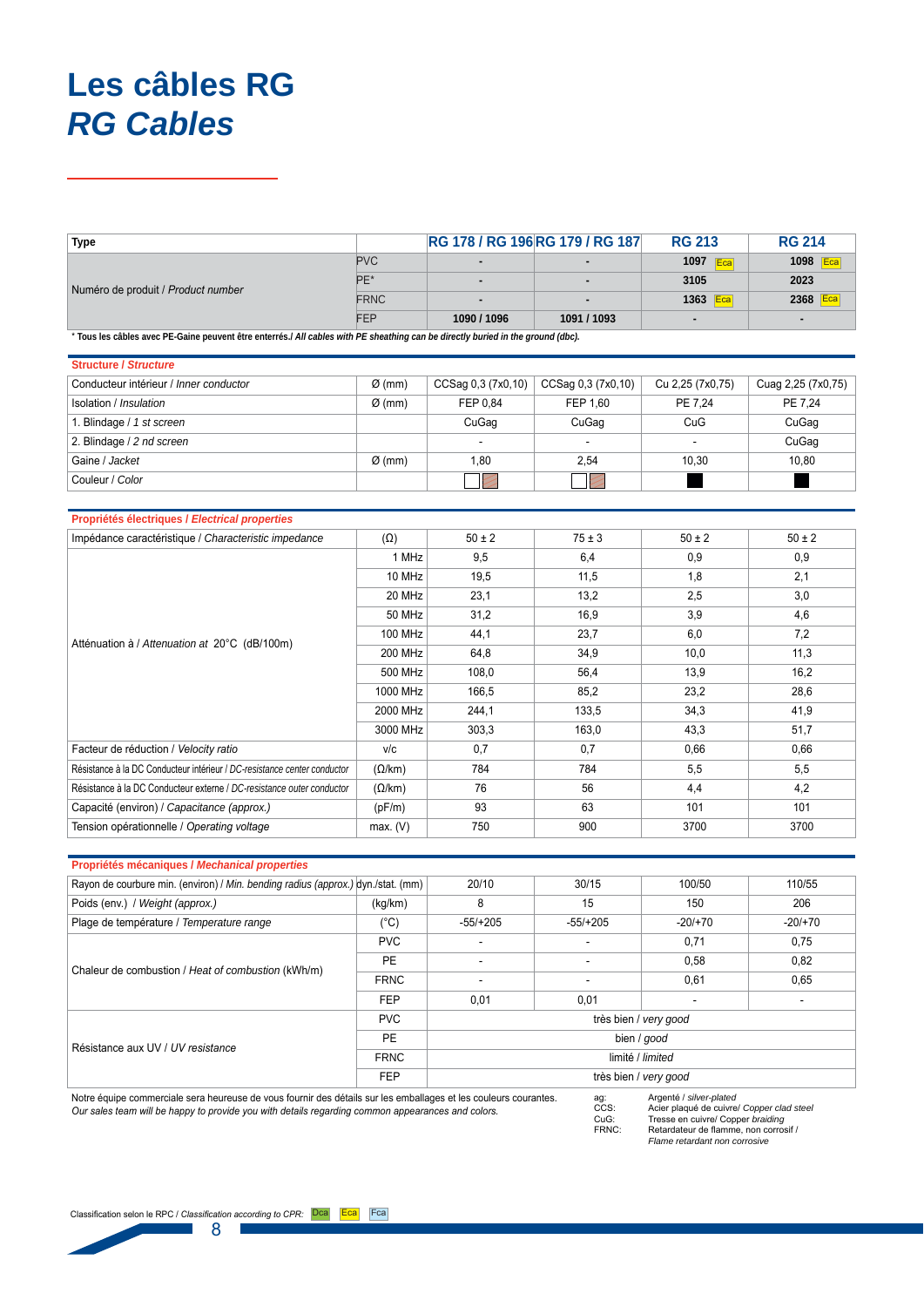

| Type                               |             | <b>RG 223</b> | RG 316 / RG 188 | <b>RG 316 D</b> |
|------------------------------------|-------------|---------------|-----------------|-----------------|
| Numéro de produit / Product number | <b>PVC</b>  | 1103<br>Eca   | $\blacksquare$  | $\blacksquare$  |
|                                    | PE*         | 2278          | $\blacksquare$  |                 |
|                                    | <b>FRNC</b> | 2554          | $\blacksquare$  |                 |
|                                    | <b>FEP</b>  |               | 1104 / 1094     | 3187            |

**Tous les câbles avec PE-Gaine peuvent être enterrés. /** *All cables with PE sheathing can be directly buried in the ground (dbc).*

| <b>Structure / Structure</b>           |                    |          |                          |                     |
|----------------------------------------|--------------------|----------|--------------------------|---------------------|
| Conducteur intérieur / Inner conductor | $\varnothing$ (mm) | Cuag 0,9 | CCSag 0,51 (7x0,17)      | CCSag 0,51 (7x0,17) |
| Isolation / Insulation                 | $Ø$ (mm)           | PE 2.95  | FEP 1.52                 | FEP 1.52            |
| I. Blindage / 1 st screen              |                    | CuGag    | CuGag                    | CuGag               |
| 2. Blindage / 2 nd screen              |                    | CuGag    | $\overline{\phantom{a}}$ | CuGag               |
| Gaine / Jacket                         | $\varnothing$ (mm) | 5,38     | 2,50                     | 2,90                |
| Couleur / Color                        |                    |          | ⋉                        |                     |

#### **Propriétés électriques /** *Electrical properties*

| Impédance caractéristique / Characteristic impedance                         | $(\Omega)$    | $50 \pm 2$ | $50 \pm 2$ | $50 \pm 2$ |
|------------------------------------------------------------------------------|---------------|------------|------------|------------|
|                                                                              | 1 MHz         | 1,2        | 5,9        | 3,2        |
| Atténuation à / Attenuation at 20°C (Valeur nominale /<br>Nominal) (dB/100m) | 10 MHz        | 4,0        | 9,3        | 10,1       |
|                                                                              | 20 MHz        | 5,8        | 11,2       | 14,4       |
|                                                                              | 50 MHz        | 9,3        | 16,7       | 23,2       |
|                                                                              | 100 MHz       | 13,5       | 25,4       | 33,3       |
|                                                                              | 200 MHz       | 19,7       | 37,4       | 48,1       |
|                                                                              | 500 MHz       | 32,8       | 62,5       | 79,2       |
|                                                                              | 1000 MHz      | 49,0       | 97,5       | 117,1      |
|                                                                              | 2000 MHz      | 74,6       | 145,5      | n.s.       |
|                                                                              | 3000 MHz      | 96,3       | 188,8      | n.s.       |
| Facteur de réduction / Velocity ratio                                        | v/c           | 0,66       | 0,7        | 0,7        |
| Résistance à la DC conducteur intérieur / DC-resistance center conductor     | $(\Omega/km)$ | 27         | 270        | 270        |
| Résistance à la DC conducteur externe / DC-resistance outer conductor        | $(\Omega/km)$ | 9          | 40         | 14,4       |
| Capacité (environ) / Capacitance (approx.)                                   | (pF/m)        | 101        | 95         | 95         |
| Tension opérationnelle / Operating voltage                                   | max. (V)      | 1400       | 900        | 900        |

|  |  | Propriétés mécaniques / Mechanical properties |
|--|--|-----------------------------------------------|
|  |  |                                               |

| Rayon de courbure min. (environ) / Min. bending radius (approx.) dyn./stat. (mm) |             | 50/25                    | 30/15                 | 30/15      |  |  |  |
|----------------------------------------------------------------------------------|-------------|--------------------------|-----------------------|------------|--|--|--|
| Poids (env.) / Weight (approx.)                                                  | (kg/km)     | 53                       | 15                    | 23         |  |  |  |
| Plage de température / Temperature range                                         | (°C)        | $-20/170$                | $-55/+205$            | $-55/+205$ |  |  |  |
|                                                                                  | <b>PVC</b>  | 0,18                     | $\blacksquare$        |            |  |  |  |
| Chaleur de combustion / Heat of combustion (kWh/m)                               | <b>PE</b>   | 0,20                     | ٠                     |            |  |  |  |
|                                                                                  | <b>FRNC</b> | 0,14                     | $\blacksquare$        |            |  |  |  |
|                                                                                  | <b>FEP</b>  | $\overline{\phantom{0}}$ | 0,01                  | 0,01       |  |  |  |
|                                                                                  | <b>PVC</b>  |                          | très bien / very good |            |  |  |  |
|                                                                                  | PE          |                          | bien / good           |            |  |  |  |
| Résistance aux UV / UV resistance                                                | <b>FRNC</b> |                          | limité / limited      |            |  |  |  |
|                                                                                  | <b>FEP</b>  |                          | très bien / very good |            |  |  |  |
|                                                                                  |             |                          |                       |            |  |  |  |

Notre équipe commerciale sera heureuse de vous fournir des détails sur les emballages et les couleurs courantes.<br>*Our sales team will be happy to provide you with details regarding common appearances and colors.* 



ag: Argenté */ silver-plated*<br>
CCS: Acier cuivré/ Copper clad steel<br>
CuG: Tresse en cuivre/ Copper braiding<br>
FRNC: Retardateur de flamme, non corrosif<br> *Flame retardant non corrosive* 

9

Marron-transparent / transparent-brown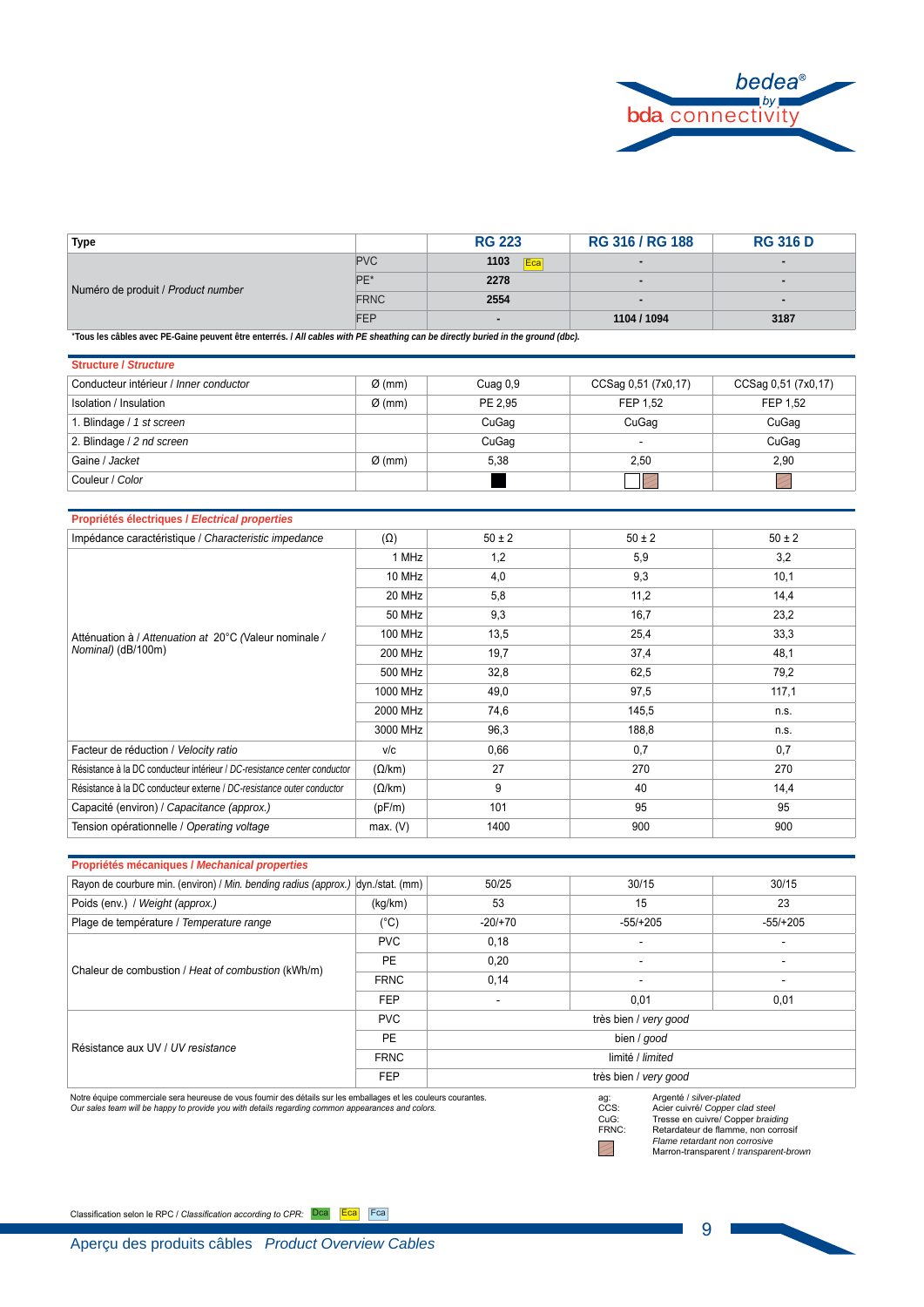# CATV Câbles de distribution et câbles de liaison **CATV Distribution and Trunk Cables**



Les câbles CATV (Telass® R/LR/CR) sont utilisés dans les réseaux de communication à large bande (BCT) pour la transmission des signaux entre la station de tête de réseau et la connexion domestique.

Des tubes de cuivre soudés longitudinalement comme conducteurs extérieurs confèrent aux câbles BCT fabriqués par la connectivité bda une immunité optimale aux rayonnements parasites et une très bonne stabilité mécanique contre les contraintes de flexion et de compression. Tous les types peuvent également être fournis en version FRNC, avec un câble porteur longitudinal pour la tension libre et avec une conception de protection contre la foudre.

Les câbles sont conformes aux normes EN 50117-11-1 et 50117-11-2 pour la distribution coaxiale et les câbles de jonction pour la transmission de signaux analogiques et numériques unidirectionnels et bidirectionnels, par exemple pour les réseaux câblés pour les signaux de télévision, les signaux sonores et les services interactifs conformément aux exigences des normes EN 60728-1, EN 60728-1-1, EN 60728-101, EN 60728-10, EN 50173-1 et EN 50173-4. Cela inclut la transmission de signaux BCT fournis par un réseau CATV, MATV ou SMATV.

CATV cables (Telass<sup>®</sup> R/LR/CR) are used in broadband communication networks (BCT) for signal transmission between head-end station and house connection. Longitudinally welded copper tubes as outer conductors provide BCT cables made by bda connectivity with optimal immunity to interference radiation and very good mechanical stability against bending and compressive stress. All types can also be supplied in FRNC version, with a messenger wire for free voltage and with lightning protection design.

The cables comply with EN 50117-11-1 and 50117-11-2 for coaxial distribution and trunk cables for analog and digital one- and two-way signal transmission. e.g. for cable networks for television signals, sound signals and interactive services in accordance with the requirements of EN 60728-1, EN 60728-1-1, EN 60728-101, EN 60728-10, EN 50173-1 and EN 50173-4. This includes the transmission of BCT signals provided by a CATV, MATV or SMATV network.

Approbation pour / approved by: Vodafone-Kabel Deutschland Unitymedia



 $10$ 

**ATTECHER CRIME**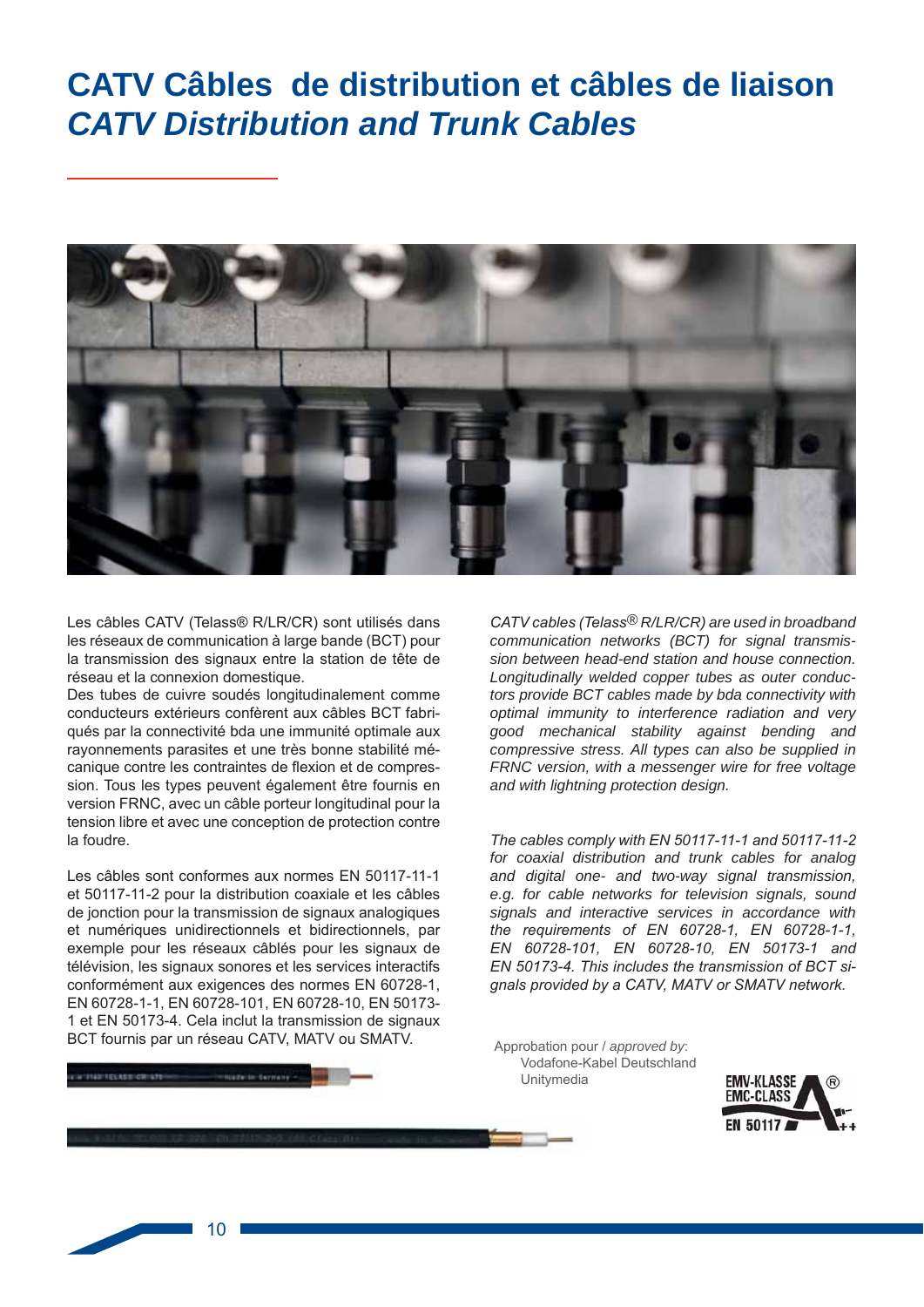

| * Tous les câbles avec PE-Gaine peuvent être enterrés. / All cables with PE sheathing can be directly buried in the ground (dbc).<br>Christian / Christina |               |                        |                      |                       |                      |                       |                        |
|------------------------------------------------------------------------------------------------------------------------------------------------------------|---------------|------------------------|----------------------|-----------------------|----------------------|-----------------------|------------------------|
| Numéro de produit / Product number                                                                                                                         | PE*           | 1000 Fca               | 1003 Fca             | 2105 Fca              | 3176 Fca             | 3165 Fca              | 3791 Fca               |
|                                                                                                                                                            |               | (1 i Kx)               | (1 n Kx)             | (1 q Kx)              | (Coax 4)             | (Coax 3)              |                        |
| Type                                                                                                                                                       |               | $1 \times (1, 1/7, 3)$ | $1 \times (2,2/8,8)$ | $1 \times (3,3/13,3)$ | $1 \times (2,2/8,8)$ | $1 \times (3,3/13,3)$ | $1 \times (4,75/19,4)$ |
|                                                                                                                                                            |               | A-2YK2Y                | A-2Y0K2Y             | A-2Y0K2Y              | A-02YK2Y             | A-02YK2Y              | A-02YK2Y               |
|                                                                                                                                                            | <b>TELASS</b> | $R$ 110                | $$ LR 220            | $$ LR 330             | $$ CR 220            | $$ CR 330             | $$ CR 475              |

| <u>ou ucunc romación c</u>             |                  |         |                                      |         |             |              |              |
|----------------------------------------|------------------|---------|--------------------------------------|---------|-------------|--------------|--------------|
| Conducteur intérieur / Inner conductor | $(\emptyset$ mm) | Cu 1.10 | Cu 2.20                              | Cu 3.30 | Cu 2.20     | Cu 3.30      | Cu 4.75      |
| Isolation / Insulation                 | $(\emptyset$ mm) | PE 7.3  | PE / Air / air 8,8   PE/Air/air 13,5 |         | Cell-PE 8.8 | Cell-PE 13.5 | Cell-PE 19.4 |
| Blindage / Screen                      |                  | CuR     | CuR                                  | CuR     | CuR         | CuR          | CuR          |
| Gaine / Jacket                         | $(\emptyset$ mm) | 11.0    | 12.5                                 | 17.0    | 12,5        | 17,0         | 24,5         |
| Couleur / Color                        |                  |         |                                      |         |             |              |              |

#### Propriétés électriques / Electrical properties

| Impédance caractéristique / Characteristic impedance                         | $(\Omega)$        | $75 \pm 2$ | $75 \pm 2$ | $75 \pm 2$ | $75 \pm 2$ | $75 \pm 1.5$ | $75 \pm 1.5$ |
|------------------------------------------------------------------------------|-------------------|------------|------------|------------|------------|--------------|--------------|
|                                                                              | 5 MHz             | 1,1        | 0.7        | 0,5        | 0.6        | 0,5          | 0,3          |
|                                                                              | 50 MHz            | 3,6        | 2,0        | 1,3        | 2,0        | 1,3          | 0,9          |
|                                                                              | 100 MHz           | 5,2        | 2,9        | 1,9        | 2,8        | 1,9          | 1,3          |
|                                                                              | <b>200 MHz</b>    | 7,5        | 4,1        | 2,7        | 4,0        | 2,7          | 1,9          |
| Atténuation à / Attenuation at 20°C (Valeur<br>nominale / Nominal) (dB/100m) | 500 MHz           | 12,4       | 6,6        | 4,4        | 6,4        | 4,4          | 3,2          |
|                                                                              | 800 MHz           | 16,2       | 8,4        | 5,7        | 8,2        | 5,6          | 4,1          |
|                                                                              | 1000 MHz          | 18,5       | 9,5        | 6,5        | 9,2        | 6,4          | 4,7          |
|                                                                              | 2000 MHz          | 28,0       | 13,8       | 9,7        | 13,4       | 9,5          | 7,1          |
|                                                                              | 3000 MHz          | 36.1       | 17,3       | 12,4       | 16.7       | 12,0         | 9,1          |
| Equation & Coefficients / Equation & coefficients                            | a                 | 0.0033     | 0,0008     | 0.0010     | 0,0006     | 0,0008       | 0,0008       |
| $f(MHz)$ , a (dB/100m)                                                       | b                 | 0.4799     | 0.2720     | 0.1719     | 0,2707     | 0.1726       | 0,1238       |
| $\alpha(f) = a \cdot f + b \cdot \sqrt{f} + c$                               | C                 | 0.0251     | 0.0847     | 0.0798     | 0.0178     | 0.0790       | 0.0278       |
| Facteur de réduction / Velocity ratio                                        | V/C               | 0,66       | 0,89       | 0.89       | 0.89       | 0.89         | 0.89         |
| Résistance à la DC conducteur intérieur / DC-resistance center cond.         | $(\Omega/km)$     | 22,0       | 5,6        | 2,5        | 5,6        | 2,5          | 1,0          |
| Résistance à la DC conducteur externe / DC-resistance outer cond.            | $(\Omega/km)$     | 3,5        | 3,0        | 2,0        | 3,0        | 2,0          | 1,2          |
| Capacité (environ) / Capacitance (approx.)                                   | (pF/m)            | 67         | 50         | 50         | 50         | 50           | 50           |
|                                                                              | 30-300 MHz        | 30         | 30         | 30         | 30         | 30           | 30           |
|                                                                              | 300-470 MHz       | 28         | 28         | 28         | 28         | 28           | 28           |
| Perte de rendement à / Structural return loss at<br>(dB) (EN 50117)          | 470-1000 MHz      | 26         | 26         | 26         | 26         | 26           | 26           |
|                                                                              | 1000-2000 MHz     | 23         | 23         | 23         | 23         | 23           | 23           |
|                                                                              | 2000-3000 MHz     | 20         | 20         | 20         | 20         | 20           | 20           |
| Résistance de couplage / Transfer impedance                                  | $mΩ/m$ (5-30 MHz) | < 0.1      | < 0.1      | < 0.1      | < 0.1      | < 0.1        | < 0.1        |
|                                                                              | 30-1000 MHz       | >120       | >120       | >120       | >120       | >120         | >120         |
| Atténuation du dépistage à / Screening attenua-<br>tion at (dB)              | 1000-2000 MHz     | >110       | >110       | >110       | >110       | >110         | >110         |
|                                                                              | 2000-3000 MHz     | > 100      | >100       | > 100      | >100       | >100         | >100         |
| Classe CEM / EMC class                                                       | EN 50117          | $A++$      | $A++$      | $A++$      | $A++$      | $A++$        | $A++$        |

#### Propriétés mécaniques / Mechanical properties

| Rayon de courbure min. (environ) / Min. bending radius (approx.) dyn./stat. (mm) |         | 110/55 | 125/63 | 170/85      | 125/63 | 170/85 | 245/123 |
|----------------------------------------------------------------------------------|---------|--------|--------|-------------|--------|--------|---------|
| Max. charge de traction / Max. tensile strength (20°C)                           | (N)     | 300    | 350    | 550         | 350    | 550    | 950     |
| Poids (env.) / Weight (approx.)                                                  | (kg/km) | 150    | 185    | 350         | 172    | 290    | 560     |
| Chaleur de combustion / Heat of combustion                                       | (kWh/m) | 0,98   | 0.99   | ,67         | 0.88   | 67،،   | 2,77    |
| Résistance aux UV / UV resistance                                                | РE      |        |        | bien / aood |        |        |         |

Notre équipe commerciale sera heureuse de vous fournir des détails sur les emballages et les couleurs courantes.<br>Our sales team will be happy to provide you with details regarding common appearances and colors.

CuR:

Tube en cuivre soudé / Copper tube corrugated

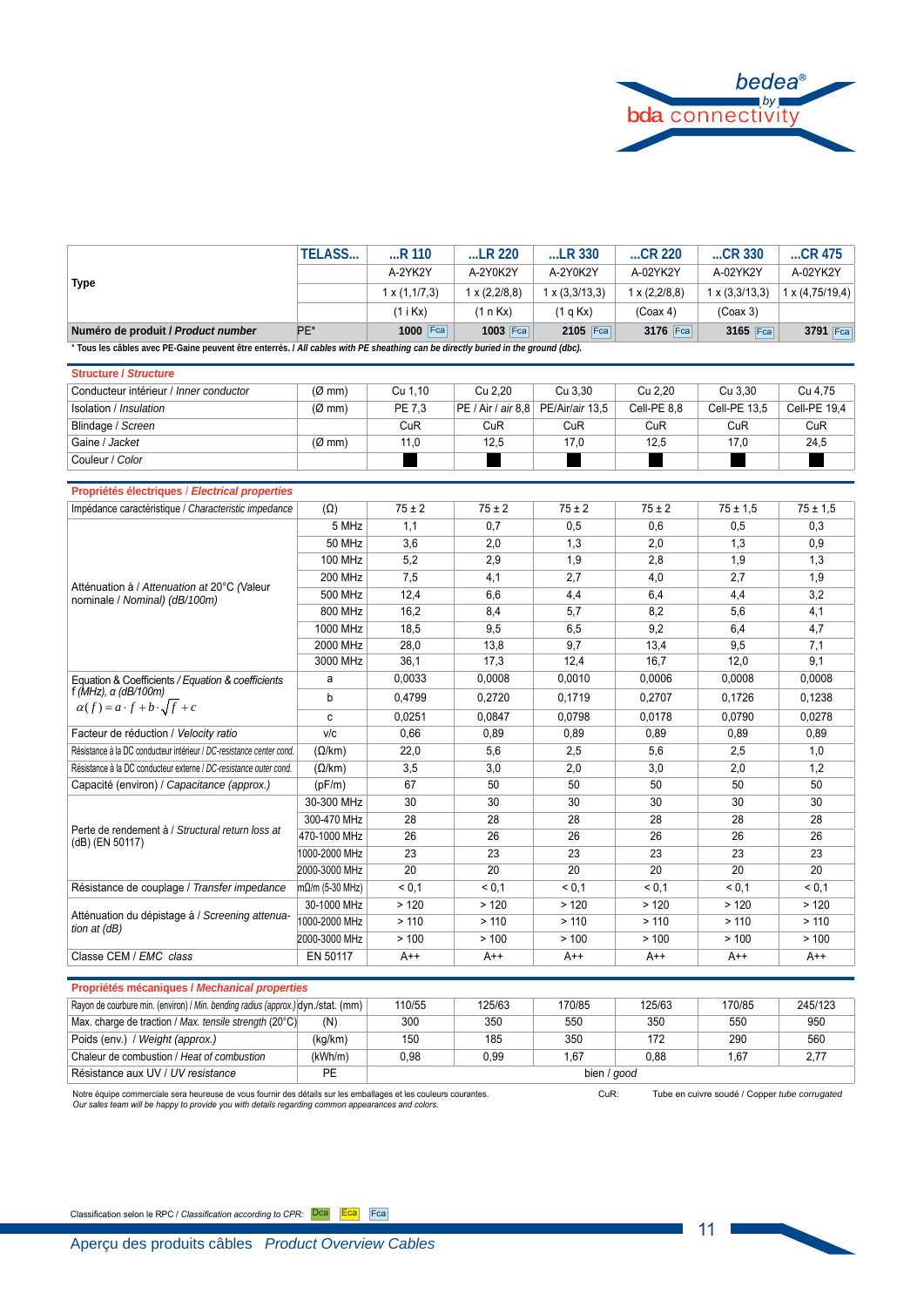# Câbles d'antenne de CATV pour l'intérieur et l'extérieur **CATV Indoor and Outdoor Drop Cables**



L'augmentation des signaux électriques dans tous les domaines provoque une augmentation des interférences électromagnétiques dans la transmission des données. Les câbles TELASS® CATV offrent la plus grande sécurité possible contre ces interférences électromagnétiques grâce à leur blindage élevé. Leurs excellentes propriétés mécaniques assurent une installation facile.

Les câbles sont conformes aux normes EN 50117-9-1 et 50117-9-2 ainsi qu'EN 50117-10-1 et 50117-10-2 (câbles coaxiaux intérieurs et extérieurs pour la transmission de signaux analogiques et numériques à sens unique et à double sens, par exemple pour les réseaux câblés pour les signaux de télévision, les signaux sonores et les services interactifs), conformément aux exigences des normes EN 60728-1, EN 0728-1-1, EN 60728-101, EN 60728-10, EN 50173-1 et EN 0173-4, y compris la transmission de signaux BK fournis par un réseau câblé CATV, MATV ou SMATV.

The increase in electrical signals in all areas causes an rise in electromagnetic interference in the transmission of data. The CATV cables TELASS® offer the highest possible level of security against these electromagnetic influences due to their high shielding. Their excellent mechanical properties ensure easy installation.

The cables comply with EN 50117-9-1 and 50117-9-2, respectively EN 50117-10-1 and 50117-10-2 (coaxial indoor/outdoor drop cables for analogue and digital one- and two-way signal transmission, e.g. for cable networks for television signals, sound signals and interactive services), according to the requirements of EN 60728-1, as well as EN 60728-1-1, EN 60728-101, EN 60728-10, EN 50173-1 and EN 50173-4. This includes the transmission of BCT signals provided by a CATV, **MATV or SMATV network.** 



Approbation pour / approved by: Vodafone-Kabel Deutschland



 $12$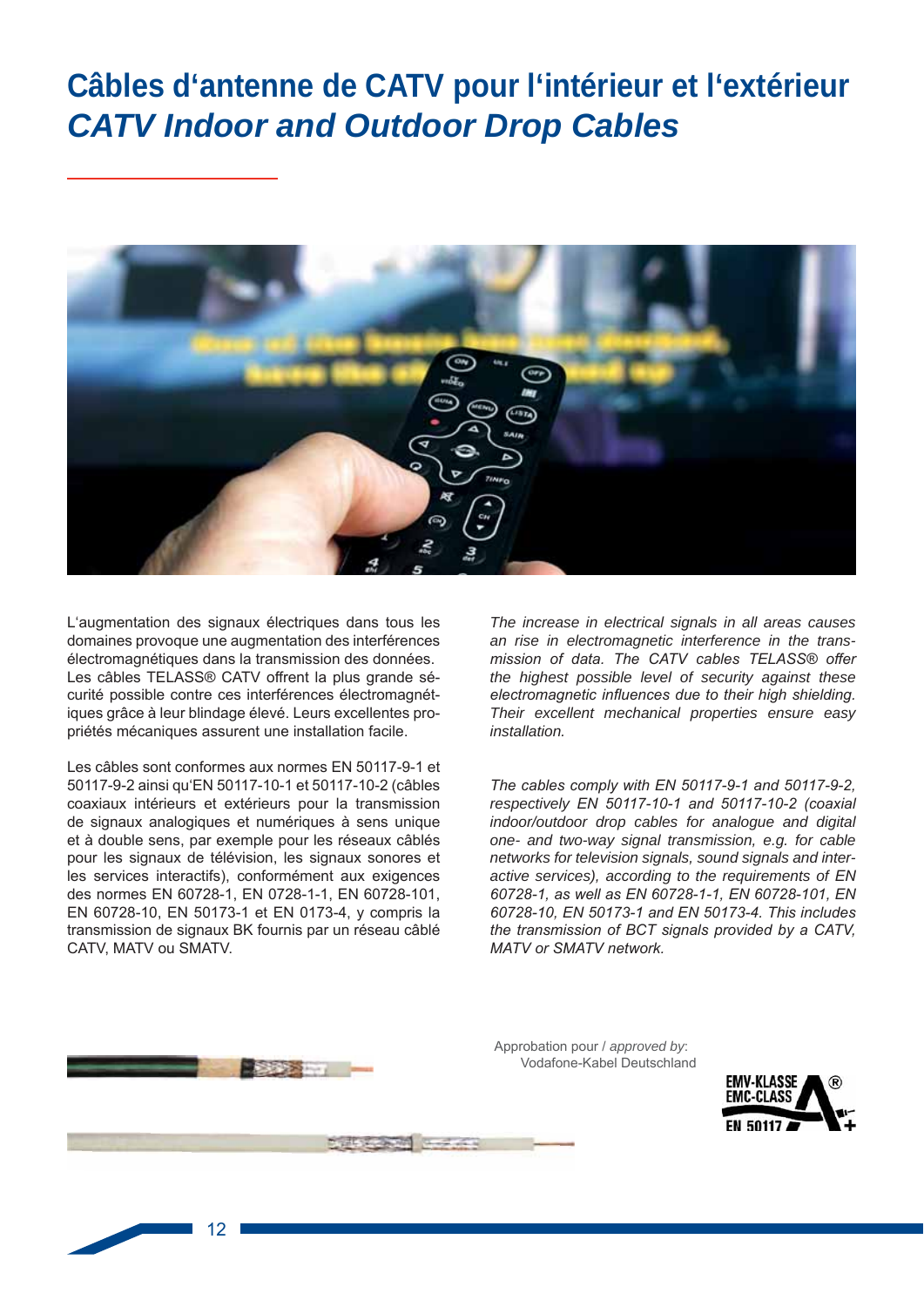

| <b>Type</b>                                                                                                                       | <b>TELASS</b> | …40            | 70             | 100         | 3000         | $$ CSF 165     |
|-----------------------------------------------------------------------------------------------------------------------------------|---------------|----------------|----------------|-------------|--------------|----------------|
| Numéro de produit / Product number                                                                                                | <b>PVC</b>    | Fca<br>1026    | 2491 Eca       | $1030*$ Eca | 3861*<br>Eca | $\blacksquare$ |
|                                                                                                                                   | PE**          | $\blacksquare$ | $\blacksquare$ | 1429 Fca    | 3866<br>Fca  | 3288<br>Fca    |
|                                                                                                                                   | <b>FRNC</b>   | $\blacksquare$ | $\blacksquare$ | 1340 Eca    | 3862 Eca     | $\blacksquare$ |
| * Tous les câbles avec PE-Gaine peuvent être enterrés. / All cables with PE sheathing can be directly buried in the ground (dbc). |               |                |                |             |              |                |

Structure / Structure

| <u>ou utule pouvulue</u>               |                    |             |             |             |                |             |
|----------------------------------------|--------------------|-------------|-------------|-------------|----------------|-------------|
| Conducteur intérieur / Inner conductor | $\varnothing$ (mm) | CCS 0.40    | Cu 0.65     | Cu 1.13     | Cu 1.00        | Cu 1.65     |
| Isolation / Insulation                 | $\varnothing$ (mm) | Cell-PE 2.0 | Cell-PE 3.0 | Cell-PE 4.9 | Cell-PE 4.5    | Cell-PE 7,3 |
| Blindage / 1 st screen                 |                    | <b>ALF</b>  | <b>ALF</b>  | <b>ALF</b>  | <b>ALF</b>     | <b>ALF</b>  |
| 2. Blindage / 2 nd screen              |                    | CuGsn       | CuGsn       | CuGsn       | <b>ALF</b>     | CuGsn       |
| 3. Blindage / 3 rd screen              |                    |             |             |             | CuGvz          | <b>ALF</b>  |
| Gaine / Jacket                         | $\varnothing$ (mm) | 3,5         | 4,3         | 6,8         | 6,8            | 10,0        |
| Couleur / Color                        |                    |             |             | ∎⊡          | $\blacksquare$ |             |
|                                        |                    |             |             |             |                |             |

| Propriétés électriques / Electrical properties                                |                   |            |            |            |            |            |
|-------------------------------------------------------------------------------|-------------------|------------|------------|------------|------------|------------|
| Impédance caractéristique / Characteristic impedance                          | $(\Omega)$        | $75 \pm 4$ | $75 \pm 4$ | $75 \pm 3$ | $75 \pm 3$ | $75 \pm 3$ |
|                                                                               | 5 MHz             | 3,4        | 2,1        | 1.2        | 1.4        | 1,3        |
|                                                                               | 50 MHz            | 10.7       | 6.7        | 3,9        | 4,5        | 3,0        |
|                                                                               | <b>100 MHz</b>    | 15,2       | 9,6        | 5,6        | 6,4        | 4,1        |
| Atténuation à / Attenuation at 20°C (Valeur nomi-<br>nale /Nominal) (dB/100m) | 500 MHz           | 34,4       | 21,8       | 12,8       | 14,5       | 9,0        |
|                                                                               | 800 MHz           | 43,7       | 27,9       | 16,4       | 18,5       | 11,6       |
|                                                                               | 1000 MHz          | 49,1       | 31,4       | 18,4       | 20,7       | 13,1       |
|                                                                               | 3000 MHz          | 87,0       | 56,6       | 33,4       | 36,5       | 24,4       |
| Equation & Coefficients / Equation & coefficients                             | a                 | 0,0016     | 0,0018     | 0,0012     | 0,0005     | 0,0009     |
| $f(MHz)$ , a (dB/100m)                                                        | b                 | 1,5013     | 0,9352     | 0.5451     | 0,6389     | 0,3851     |
| $\alpha(f) = a \cdot f + b \cdot \sqrt{f} + c$                                | c                 | 0,0104     | 0,0237     | 0,0003     | 0,0060     | 0,0025     |
| Facteur de réduction / Velocity ratio                                         | V/c               | 0.82       | 0,82       | 0,82       | 0,82       | 0,82       |
| Résistance à la DC conducteur intérieur / DC-resistance center cond.          | $(\Omega/km)$     | 345,0      | 52,0       | 18,0       | 24,0       | 8,9        |
| Résistance à la DC conducteur externe / DC-resistance outer cond.             | $(\Omega/km)$     | 60,0       | 26.0       | 24,0       | 12,0       | 15,1       |
| Capacité (environ) / Capacitance (approx.)                                    | (pF/m)            | 55         | 55         | 55         | 54         | 53         |
|                                                                               | 5-30 MHz          | 20         | 20         | 23         | 26         | 23         |
|                                                                               | 30-470 MHz        | 20         | 20         | 23         | 26         | 23         |
| Perte de rendement à / Structural return loss at (dB)<br>(EN 50117)           | 470-1000 MHz      | 18         | 18         | 20         | 24         | 20         |
|                                                                               | 1000-2000 MHz     | 16         | 16         | 18         | 20         | 18         |
|                                                                               | 2000-3000 MHz     | 15         | 15         | 18         | 18         | 16         |
| Résistance de couplage / Transfer impedance                                   | $mΩ/m$ (5-30 MHz) | < 40       | < 35       | < 50       | ${}_{0.9}$ | < 2.5      |
|                                                                               | 30-1000 MHz       | > 90       | > 90       | > 85       | >110       | >110       |
| Atténuation du dépistage à / Screening attenua-<br>tion at $(dB)$             | 1000-2000 MHz     | > 85       | > 85       | > 75       | >105       | >100       |
|                                                                               | 2000-3000 MHz     | > 80       | > 80       | > 70       | > 100      | >100       |
| EMCEMC / EMC class                                                            | EN 50117          | C          | C          | C          | $A++$      | $A+$       |

### Propriétés mécaniques / Mechanical properties

| Rayon de courbure min. (environ) / Min. bending radius (approx.) dyn./stat. (mm) |             | 30/15                    | 43/22 | 68/34 | 68/34 | 100/50 |  |
|----------------------------------------------------------------------------------|-------------|--------------------------|-------|-------|-------|--------|--|
| Max. charge de traction / Max. tensile strength (20°C)                           | (N)         | 32                       | 45    | 100   | 100   | 200    |  |
| Poids (env.) / Weight (approx.)                                                  | (kg/km)     | 12                       | 20    | 41    | 52    | 82     |  |
| Chaleur de combustion / Heat of combustion<br>(kWh/m)                            | <b>PVC</b>  | 0,06                     | 0,08  | 0.22  | 0,15  |        |  |
|                                                                                  | <b>PE</b>   | $\overline{\phantom{0}}$ |       | 0.25  | 0.18  | 0,69   |  |
|                                                                                  | <b>FRNC</b> | $\overline{\phantom{0}}$ | ۰     | 0.26  | 0,2   |        |  |
| Résistance aux UV / UV resistance                                                | <b>PVC</b>  | très bien / very good    |       |       |       |        |  |
|                                                                                  | <b>PE</b>   | bien / good              |       |       |       |        |  |
|                                                                                  | <b>FRNC</b> | limité / limited         |       |       |       |        |  |

\* TELASS 100 et TELASS 3000 PVC également disponibles en boîte de 250m / also available in 250m reel-in box TELANS TO THE CHAND SOLUT PROTAGED IN THE SUBSECTION OF THE SUBSECTION OF A SUBSECTION OF A SUBSECTION OF SUBSECTION OF SUBSECTION OF SUBSECTION OF SUBSECTION OF SUBSECTION OF SUBSECTION OF SUBSECTION OF SUBSECTION OF SUBS

AL/PET/AL-Feuille se chevauchant longitudinalement AL/PET/AL-Feuille se chevauchant longitudinaleme<br>AL/PET/AL-Feuille ongitudinally overlapped<br>Acier cuivré/ Copper ciad steel<br>Tresse en cuivre/ Copper ciad steel<br>Tresse en cuivre soudé / Copper tube corrugated<br>Retardateur de CCS:<br>CuG:<br>CuR:<br>FRNC: Étamé/ tinned

Classification selon le RPC / Classification according to CPR: Dca Eca Fca

Aperçu des produits câbles Product Overview Cables

13

٦

ALF:

sn: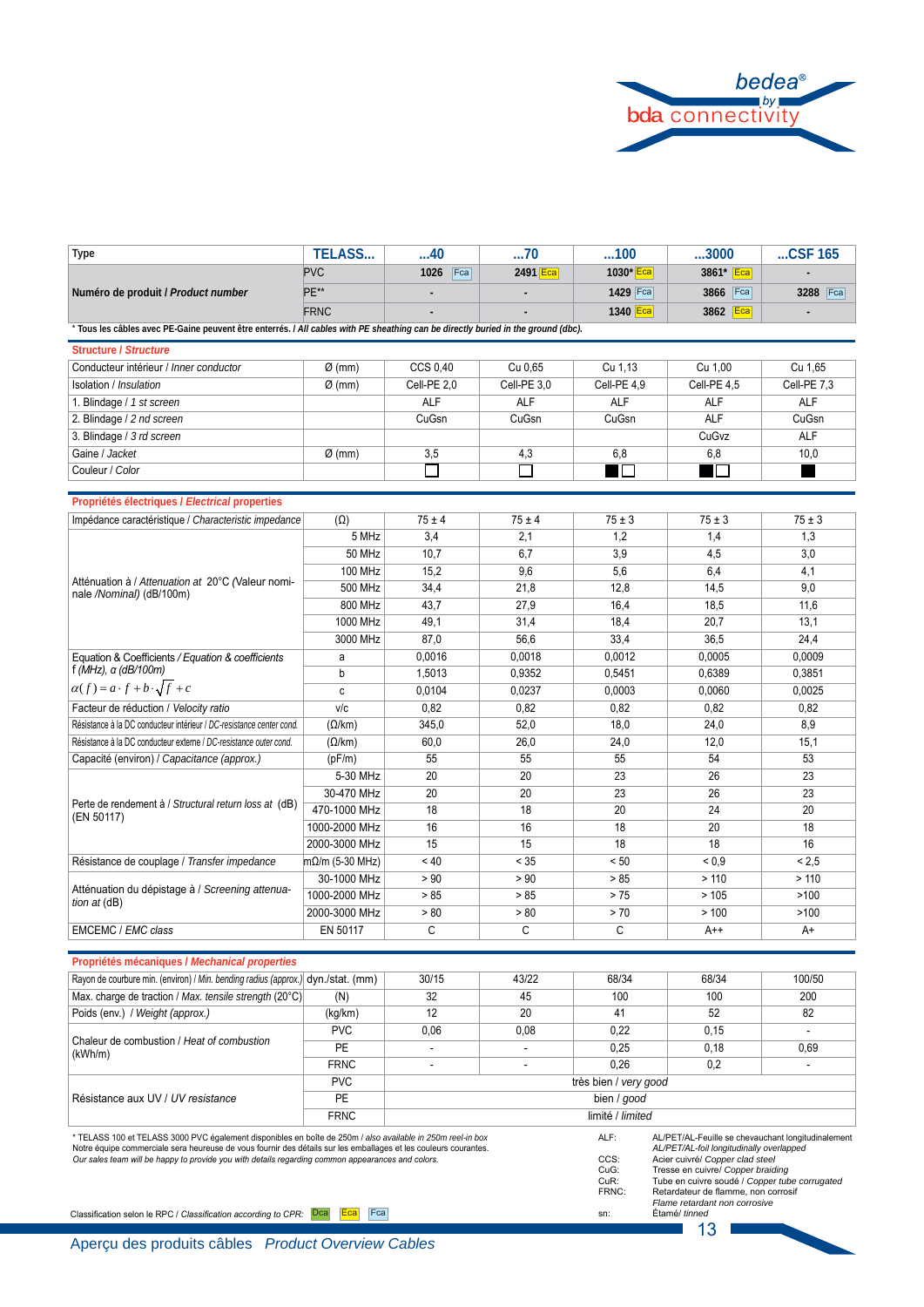### Les câbles pour la télévision par satellite **Cables for Satellite TV**



Les câbles spéciaux TELASS® transmettent les signaux avec des pertes d'atténuation minimales. Grâce à la connectivité TWIN-SAT ou QUADRO-SAT du bda, deux ou quatre câbles coaxiaux peuvent facilement être posés en une seule opération. Les câbles QUADRO-SAT peuvent être repliés en un câble rond grâce à la disposition spéciale des barres de connexion du câble plat. Cela offre des avantages d'assemblage considérables par rapport à quatre câbles individuels lorsqu'ils sont introduits dans des conduits vides.

Les câbles sont conformes aux normes EN 50117-9-1 et 50117-9-2 ainsi qu'EN 50117-10-1 et 50117-10-2 (câbles coaxiaux intérieurs et extérieurs pour la transmission de signaux analogiques et numériques à sens unique et à double sens, par exemple pour les réseaux câblés pour les signaux de télévision, les signaux sonores et les services interactifs), conformément aux exigences des normes EN 60728-1, EN 0728-1-1, EN 60728-101, EN 60728-10, EN 50173-1 et EN 0173-4, y compris la transmission de signaux BK fournis par un réseau câblé CATV, MATV ou SMATV.

TELASS<sup>®</sup> special cables transmit signals with minimum attenuation losses. With TWIN-SAT or QUADRO-SAT cables made by bda connectivity two or four coaxial cables can easily be laid in one operation. The QUADRO-SAT design provides a special arrangement of the links between the four coax elements to enable folding from a flat to a round cable profile. This offers considerable assembly advantages compared to four individual cables when pulling them into empty conduits.

The cables comply with EN 50117-9-1 and 50117-9-2, respectively EN 50117-10-1 and 50117-10-2 (coaxial indoor/outdoor drop cables for analogue and digital one- and two-way signal transmission, e.g. for cable networks for television signals, sound signals and interactive services), according to the requirements of EN 60728-1, as well as EN 60728-1-1, EN 60728-101. EN 60728-10, EN 50173-1 and EN 50173-4. This includes the transmission of BCT signals provided by a CATV. MATV or SMATV network.

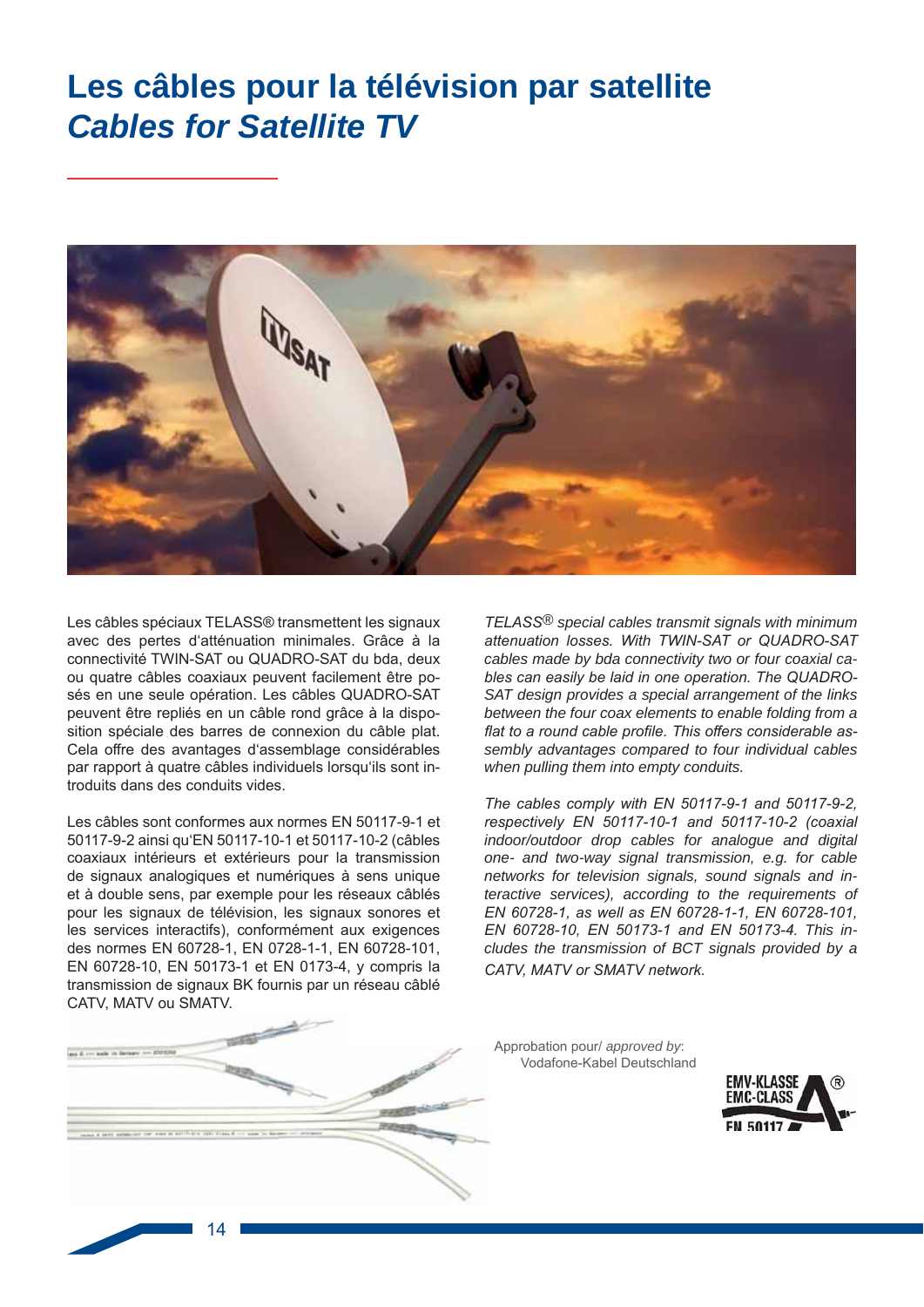

| Type                                                                                                                                                                                                                                                                                                                 |                        |                   |                   |                                 | TWIN-SAT Midi   TWIN-SAT 2110   QUADRO-SAT 480 TWIN-SAT (A++)                                                                                                                                                                       | <b>TELASS 3000+</b><br>PE 3,5/5,0 |
|----------------------------------------------------------------------------------------------------------------------------------------------------------------------------------------------------------------------------------------------------------------------------------------------------------------------|------------------------|-------------------|-------------------|---------------------------------|-------------------------------------------------------------------------------------------------------------------------------------------------------------------------------------------------------------------------------------|-----------------------------------|
| Numéro de produit / Product number                                                                                                                                                                                                                                                                                   | <b>PVC</b>             | 1038<br>Eca       | 3068<br>Eca       | 2182<br>Eca                     | 3836<br>Eca                                                                                                                                                                                                                         |                                   |
|                                                                                                                                                                                                                                                                                                                      | <b>FRNC</b>            |                   |                   |                                 |                                                                                                                                                                                                                                     | 3476 Fca                          |
| <b>Structure Koaxelement / Structure coax</b>                                                                                                                                                                                                                                                                        |                        |                   |                   |                                 |                                                                                                                                                                                                                                     |                                   |
| Conducteur intérieur / Inner conductor                                                                                                                                                                                                                                                                               |                        |                   |                   |                                 |                                                                                                                                                                                                                                     |                                   |
|                                                                                                                                                                                                                                                                                                                      | $(\emptyset$ mm)       | Cu 0,85           | Cu 1,13           | Cu 0.85                         | Cu 1,00                                                                                                                                                                                                                             | Cu 1,00                           |
| Isolation / Insulation                                                                                                                                                                                                                                                                                               | (Ø~mm)                 | Cell-PE 3,7       | Cell-PE 4,8       | Cell-PE 3,5                     | Cell-PE 4,5                                                                                                                                                                                                                         | Cell-PE 4,5                       |
| 1. Blindage / 1 st screen                                                                                                                                                                                                                                                                                            |                        | <b>ALF</b>        | <b>ALF</b>        | <b>ALF</b>                      | <b>ALF</b>                                                                                                                                                                                                                          | <b>ALF</b>                        |
| 2. Blindage / 2 nd screen                                                                                                                                                                                                                                                                                            |                        | CuGsn             | CuGsn             | CuGsn                           | <b>ALF</b>                                                                                                                                                                                                                          | <b>ALF</b>                        |
| 3. Blindage / 3 rd screen                                                                                                                                                                                                                                                                                            |                        |                   |                   |                                 | CuGsn                                                                                                                                                                                                                               | CuGsn                             |
| Structure microduct / Structure microduct                                                                                                                                                                                                                                                                            | $\varnothing$ (mm)     |                   |                   |                                 |                                                                                                                                                                                                                                     | PE 3,50 / 5,00                    |
| Gaine / Jacket                                                                                                                                                                                                                                                                                                       | $\varnothing$ (mm)     | $11,6 \times 5,3$ | $14.2 \times 7.0$ | $22.0 \times 5.3$               | $14,2 \times 7,0$                                                                                                                                                                                                                   | $14,7 \times 7,2$                 |
| Couleur / Color                                                                                                                                                                                                                                                                                                      |                        |                   |                   |                                 |                                                                                                                                                                                                                                     |                                   |
| Propriétés électriques / Electrical properties                                                                                                                                                                                                                                                                       |                        |                   |                   |                                 |                                                                                                                                                                                                                                     |                                   |
| Impédance caractéristique / Characteristic impedance                                                                                                                                                                                                                                                                 | $(\Omega)$             | $75 \pm 3$        | $75 \pm 3$        | $75 \pm 3$                      | $75 \pm 3$                                                                                                                                                                                                                          | $75 \pm 3$                        |
|                                                                                                                                                                                                                                                                                                                      | 5 MHz                  | 2,0               | 1,2               | 2,0                             | 1,4                                                                                                                                                                                                                                 | 1,4                               |
|                                                                                                                                                                                                                                                                                                                      | 50 MHz                 | 5,7               | 3,9               | 5,7                             | 4,5                                                                                                                                                                                                                                 | 4,5                               |
|                                                                                                                                                                                                                                                                                                                      | <b>100 MHz</b>         | 8,1               | 5,6               | 8,1                             | 6,4                                                                                                                                                                                                                                 | 6,4                               |
| Atténuation à / Attenuation at 20°C (Valeur                                                                                                                                                                                                                                                                          | 500 MHz                | 18,2              | 12,8              | 18,2                            | 14,5                                                                                                                                                                                                                                | 14,5                              |
| nominale / Nominal) (dB/100m)                                                                                                                                                                                                                                                                                        | 800 MHz                | 23,3              | 16,4              | 23,3                            | 18,5                                                                                                                                                                                                                                | 18,5                              |
|                                                                                                                                                                                                                                                                                                                      | 1000 MHz               | 26,3              | 18,4              | 26,3                            | 20,7                                                                                                                                                                                                                                | 20,7                              |
|                                                                                                                                                                                                                                                                                                                      | 3000 MHz               | 48,1              | 33,4              | 48,1                            | 36,5                                                                                                                                                                                                                                | 36,5                              |
| Equation & Coefficients / Equation & coefficients                                                                                                                                                                                                                                                                    | a                      | 0,0022            | 0,0012            | 0,0022                          | 0,0005                                                                                                                                                                                                                              | 0,0005                            |
| $f(MHz)$ , $\alpha$ (dB/100m)                                                                                                                                                                                                                                                                                        | b                      | 0,7499            | 0,5451            | 0,7499                          | 0,6389                                                                                                                                                                                                                              | 0,6389                            |
| $\alpha(f) = a \cdot f + b \cdot \sqrt{f} + c$                                                                                                                                                                                                                                                                       | c                      | 0,0022            | 0,0003            | 0,0022                          | 0,0060                                                                                                                                                                                                                              | 0,0060                            |
| Facteur de réduction / Velocity ratio                                                                                                                                                                                                                                                                                | v/c                    | 0,82              | 0,82              | 0,82                            | 0,82                                                                                                                                                                                                                                | 0,82                              |
| Résistance à la DC conducteur intérieur / DC-resistance center cond.                                                                                                                                                                                                                                                 | $(\Omega/km)$          | 36                | 18                | 36                              | 24                                                                                                                                                                                                                                  | 24                                |
| Résistance à la DC conducteur externe / DC-resistance outer cond.                                                                                                                                                                                                                                                    | $(\Omega/km)$          | 45                | 11                | 45                              | 12                                                                                                                                                                                                                                  | 12                                |
| Capacité (environ) / Capacitance (approx.)                                                                                                                                                                                                                                                                           | (pF/m)                 | 55                | 55                | 55                              | 54                                                                                                                                                                                                                                  | 54                                |
|                                                                                                                                                                                                                                                                                                                      | 5-30 MHz               | 20                | 23                | 20                              | 26                                                                                                                                                                                                                                  | 26                                |
|                                                                                                                                                                                                                                                                                                                      | 30-470 MHz             | 20                | 23                | 20                              | 26                                                                                                                                                                                                                                  | 26                                |
| Perte de rendement à / Structural return loss at (dB)<br>(EN 50117)                                                                                                                                                                                                                                                  | 470-1000 MHz           | 18                | 20                | 18                              | 24                                                                                                                                                                                                                                  | 24                                |
|                                                                                                                                                                                                                                                                                                                      | 1000-2000 MHz          | 16                | 18                | 16                              | 20                                                                                                                                                                                                                                  | 20                                |
|                                                                                                                                                                                                                                                                                                                      | 2000-3000 MHz          | 15                | 16                | 15                              | 18                                                                                                                                                                                                                                  | 18                                |
| Résistance de couplage / Transfer impedance                                                                                                                                                                                                                                                                          | $m\Omega/m$ (5-30 MHz) | < 50              | < 3.5             | < 50                            | ${}_{0.9}$                                                                                                                                                                                                                          | ${}_{0.9}$                        |
|                                                                                                                                                                                                                                                                                                                      | 30-1000 MHz            | > 90              | >100              | > 90                            | >110                                                                                                                                                                                                                                | >110                              |
| Atténuation du dépistage à / Screening attenuation<br>at (dB)                                                                                                                                                                                                                                                        | 1000-2000 MHz          | > 85              | > 90              | > 85                            | >105                                                                                                                                                                                                                                | >105                              |
|                                                                                                                                                                                                                                                                                                                      | 2000-3000 MHz          | > 80              | > 85              | > 80                            | >100                                                                                                                                                                                                                                | >100                              |
| Classe CEM / EMC class                                                                                                                                                                                                                                                                                               | EN 50117               | C                 | Α                 | C                               | $A++$                                                                                                                                                                                                                               | A++                               |
| Propriétés mécaniques / Mechanical properties                                                                                                                                                                                                                                                                        |                        |                   |                   |                                 |                                                                                                                                                                                                                                     |                                   |
| Rayon de courbure min. (environ) / Min. Beding radius (approx.)*                                                                                                                                                                                                                                                     | dyn./stat. (mm)        | 53/27             | 68/34             | 53/27                           | 70/35                                                                                                                                                                                                                               | 70/35                             |
| Max. charge de traction / Max. tensile strength (20°C)                                                                                                                                                                                                                                                               | (N)                    | 95                | 200               | 300                             | 100                                                                                                                                                                                                                                 | 100                               |
| Poids (env.) / Weight (approx.)                                                                                                                                                                                                                                                                                      | (kg/km)                | 49                | 110               | 96                              | 102                                                                                                                                                                                                                                 | 102                               |
| Chaleur de combustion / Heat of combustion                                                                                                                                                                                                                                                                           | <b>PVC</b>             | 0,26              | 0,46              | 0,49                            | 0,3                                                                                                                                                                                                                                 | $\mathbf{r}$                      |
| (kWh/m)                                                                                                                                                                                                                                                                                                              | <b>FRNC</b>            | $\overline{a}$    | ä,                |                                 | $\blacksquare$                                                                                                                                                                                                                      | 0,52                              |
|                                                                                                                                                                                                                                                                                                                      | <b>PVC</b>             |                   |                   | très bien / very good           |                                                                                                                                                                                                                                     |                                   |
| Résistance aux UV / UV resistance                                                                                                                                                                                                                                                                                    | <b>FRNC</b>            |                   |                   | limité / limited                |                                                                                                                                                                                                                                     |                                   |
| Côté plat / flat side<br>Notre équipe commerciale sera heureuse de vous fournir des détails sur les emballages et les couleurs courantes.<br>Our sales team will be happy to provide you with details regarding common appearances and colors.<br>Classification selon le RPC / Classification according to CPR: Dca | Fca<br>Eca             |                   |                   | ALF:<br>$CuG$ :<br>FRNC:<br>sn: | AL/PET/AL-Feuille se chevauchant longitudinalement<br>AL/PET/AL-foil longitudinally overlapped<br>Tresse en cuivre/ Copper braiding<br>Retardateur de flamme, non corrosif<br>Flame retardant non corrosive<br>Étamé/ <i>tinned</i> |                                   |
|                                                                                                                                                                                                                                                                                                                      |                        |                   |                   |                                 | 15                                                                                                                                                                                                                                  |                                   |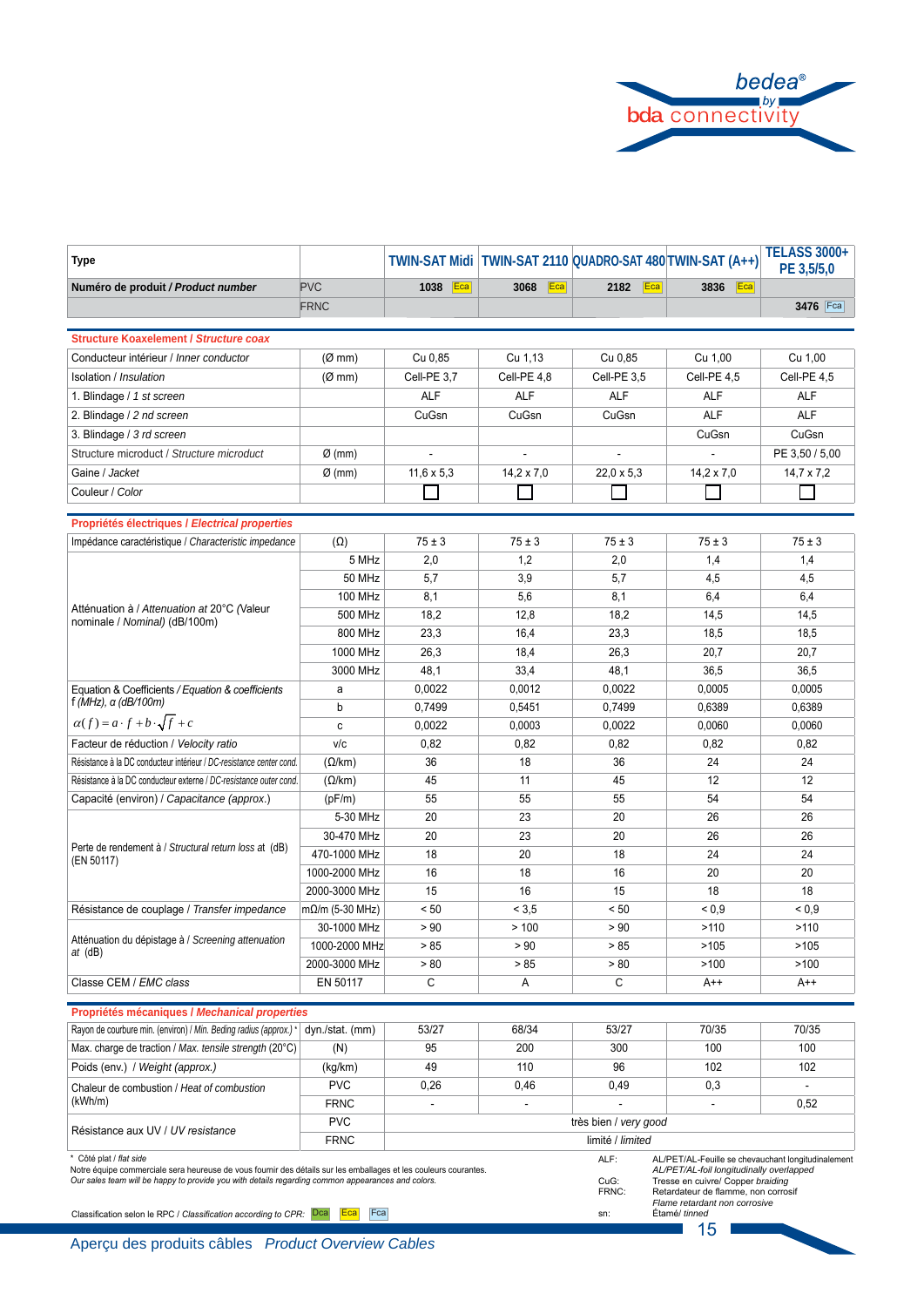### Les câbles vidéo coaxiaux **Coaxial Video Cables**



Les câbles vidéo coaxiaux du bda connectivity sont caractérisés par une impédance caractéristique étroitement limitée de 75  $\Omega$  +/-1%. Sans cette limitation. les réflexions du signal entraîneraient une détérioration considérable de la qualité de l'image dans le studio de télévision, où un grand nombre de câbles vidéo sont couplés ensemble.

Bien entendu, les applications en matière de technologie de surveillance bénéficient également de ces propriétés : l'excellente qualité d'image de l'affichage permet d'identifier facilement les crimes et leurs auteurs si nécessaire.

Bien entendu, ces types de câbles sont également disponibles avec des équipements sans halogène et jonifuges (FRNC).

La conception de l'interface SDI permet de définir des valeurs limites pour l'affaiblissement du trajet et l'affaiblissement du retour du câble. Ces deux valeurs dépendent en outre de la longueur du câble. Il en résulte les longueurs maximales suivantes pour nos câbles (arrondies au mètre inférieur) :

Coaxial video cables made by bda connectivity are characterized by tightly limited characteristic impedances of 75  $\Omega$  +/-1%. Without this limitation, signal reflections would lead to a considerable deterioration of the picture quality in a television studio where a large number of video cables are coupled together.

Of course, applications in surveillance technology also benefit from these properties: the excellent image quality of the display enables crimes and perpetrators to be easily identified if necessary.

We also offer these cables with halogen-free and flame retardant equipment (FRNC).

The SDI interface design allows defined limits for line attenuation and cable return loss. Both values are additionally dependent on the cable length. This results in the following maximum lengths for our cables (rounded to the nearest meter):

| <b>Standard</b> | Nom / Name                 | Nom court/<br><b>Short name</b> | <b>Bitrate /</b><br><b>Bit rate</b> | Exemples de formats vidéo /<br><b>Video formats (examples)</b> | <b>Video 0,6/2,8C</b>           | <b>Video 1,0/4,8C</b> |
|-----------------|----------------------------|---------------------------------|-------------------------------------|----------------------------------------------------------------|---------------------------------|-----------------------|
|                 |                            |                                 |                                     |                                                                | Max. Longueur / Max. length (m) |                       |
| SMPTE 292M      | <b>HDTV</b>                | HD-SDI                          | 1.485 Gbit/s                        | 720p, 1080i (HDTV)                                             | 68                              | 107                   |
| SMPTE 344M      | Component Video Widescreen | ED-SDI                          | 540 Mbit/s                          | 480p, 576p                                                     | 174                             | 280                   |
| SMPTE 259M      | <b>Component Video</b>     | SD-SDI                          | 360 Mbit/s                          | 576i (PAL)                                                     | 214                             | 347                   |
|                 |                            |                                 | 270 Mbit/s                          | 480i (NTSC)                                                    | 249                             | 405                   |
| ITU-RB7.61      | <b>Component PAL</b>       |                                 | 177 Mbit/s                          |                                                                | 309                             | 505                   |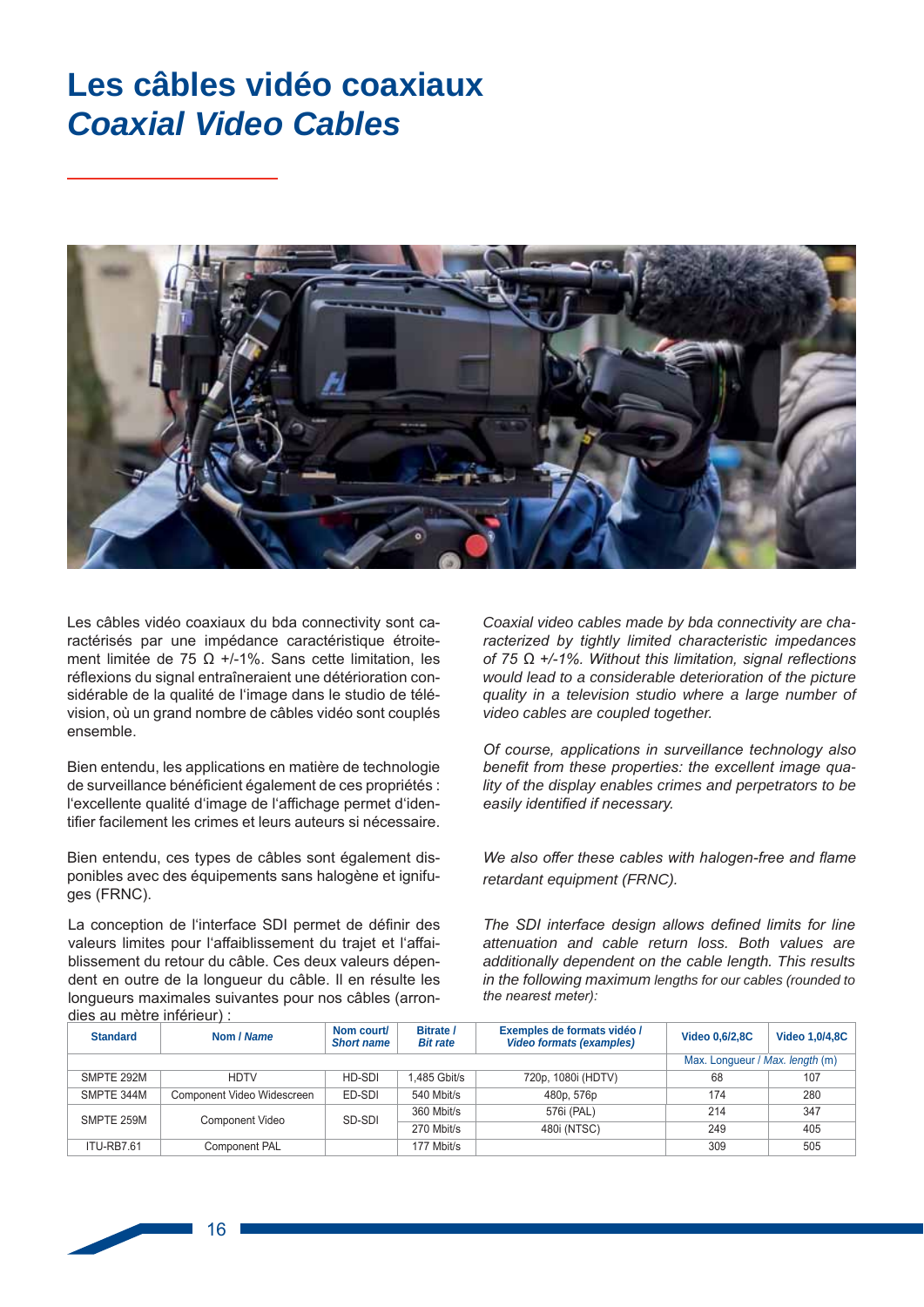

| <b>Type</b>                                                                     |                                  | <b>Video</b><br>0,42L/2,54z | <b>Video</b><br>0,6/3,7 | <b>Video</b><br>0,6L/3,7 | <b>Video</b><br>1,0/6,6 | <b>Video/HDTV Video/HDTV</b><br>$0,6/2,8$ C | $1,4/6,6$ C       |
|---------------------------------------------------------------------------------|----------------------------------|-----------------------------|-------------------------|--------------------------|-------------------------|---------------------------------------------|-------------------|
|                                                                                 | <b>PVC</b>                       | 1108 Fca                    | 1120 Fca                | 1109 Eca                 | 1125 Eca                | 2110                                        | 3567              |
|                                                                                 | PE                               |                             | 1367 Fca                |                          | 1126 Fca                | 2391                                        |                   |
| Numéro de produit / Product number                                              | <b>FRNC</b>                      |                             |                         |                          | ٠                       | 3662                                        |                   |
|                                                                                 |                                  | 2486 Eca                    | 1131 Eca                | 1132 Eca                 |                         |                                             |                   |
|                                                                                 | <b>PUR</b>                       | 2776                        |                         | 2905                     | ٠                       | 3562                                        |                   |
| <b>Structure / Structure</b>                                                    |                                  |                             |                         |                          |                         |                                             |                   |
| Conducteur intérieur / Inner conductor                                          | $Ø$ (mm)                         | CCS 7x0,14                  | Cu 0,60                 | Cu 7 x 0,20              | Cu 1,00                 | Cu 0.60                                     | Cu 1,40           |
| Isolation / Insulation                                                          | $Ø$ (mm)                         | PE 2,47                     | PE 3,74                 | PE 3,53                  | PE 6,38                 | Cell-PE 2,80                                | Cell-PE 6,50      |
| 1. Blindage / 1 st screen                                                       | $Ø$ (mm)                         | CuGsn 3,00                  | CuG 4,30                | CuG 4,20                 | CuG 7,00                | Al-Feuille / foil                           | Al-Feuille / foil |
| 2. Blindage / 2 nd screen                                                       | $\varnothing$ (mm)               |                             |                         |                          |                         | Cusn                                        | Cusn              |
| Gaine / Jacket                                                                  | $Ø$ (mm)                         | 3,90                        | 6,00                    | 6,00                     | 8,8                     | 4,5                                         | 10,4              |
| Couleur / Color                                                                 |                                  |                             |                         |                          |                         |                                             |                   |
|                                                                                 |                                  |                             |                         |                          |                         |                                             |                   |
| Propriétés électriques / Electrical properties                                  |                                  |                             |                         |                          |                         |                                             |                   |
| Impédance caractéristique / Characteristic impedance                            | $(\Omega)$                       | $75 \pm 2$                  | $75 \pm 1$              | $75 \pm 2$               | $75 \pm 1$              | $75 \pm 1$                                  | $75 \pm 1$        |
|                                                                                 | 1 MHz<br>5 MHz                   | 2,6<br>4,7                  | 1,1<br>2,4              | 1,3<br>2,8               | 0,6<br>1,4              | 1,1<br>2,3                                  | 0,5<br>1,0        |
|                                                                                 | 10 MHz                           |                             | 3.4                     |                          |                         |                                             |                   |
|                                                                                 |                                  | 6,3                         |                         | 3,9                      | 2,0                     | 3,3                                         | 1,5               |
| Atténuation à / Attenuation at 20°C (Valeur nomi-<br>nale /Nominal) (dB/100m)   | <b>100 MHz</b>                   | 18,6                        | 11,0                    | 12,4                     | 6,4                     | 10,3                                        | 4,8               |
|                                                                                 | 135 MHz                          | 21,7                        | 12,9                    | 14,5                     | 7,5                     | 12,0                                        | 5,7               |
|                                                                                 | <b>180 MHz</b><br><b>270 MHz</b> | 26,6<br>31,2                | 15,9<br>18,6            | 17,8<br>20,8             | 9,2<br>10,9             | 14,6<br>17,0                                | 7,1<br>8,3        |
|                                                                                 | 300 MHz                          | 33,0                        | 19,7                    | 22,0                     | 11,5                    | 18,0                                        | 8,8               |
|                                                                                 | 360 MHz                          | 36,4                        | 21,7                    | 24,3                     | 12,8                    | 19.7                                        | 9.8               |
|                                                                                 | 800 MHz                          | 56.7                        | 33,6                    | 37,5                     | 20.1                    | 29.7                                        | 15,6              |
|                                                                                 | 1000 MHz                         | 64,4                        | 38,1                    | 42,4                     | 23,0                    | 33,3                                        | 17,8              |
|                                                                                 | a                                | 0,0112                      | 0,0049                  | 0,0050                   | 0,0043                  | 0,0011                                      | 0,0037            |
| Equation & Coefficients / Equation & coefficients<br>f (MHz), α (dB/100m)       | b                                | 1,6523                      | 1,0477                  | 1,1799                   | 0,5879                  | 1,0144                                      | 0,4452            |
| $\alpha(f) = a \cdot f + b \cdot \sqrt{f} + c$                                  | $\mathbf{C}$                     | 0,9857                      | 0,0701                  | 0,0932                   | 0,0518                  | 0,0590                                      | 0,0070            |
| Facteur de réduction / Velocity ratio                                           | V/C                              | 0,66                        | 0,66                    | 0,66                     | 0,66                    | 0,85                                        | 0,85              |
| Résistance à la DC conducteur intérieur / DC-resistance center cond.            | $(\Omega/km)$                    | 415                         | 63                      | 82                       | 24                      | 59                                          | 12,5              |
| Résistance à la DC conducteur externe / DC-resistance outer cond.               | $(\Omega/km)$                    | 24                          | 13                      | 13                       | 7,5                     | 15                                          | 7,5               |
| Capacité (environ) / Capacitance (approx.)                                      | (pF/m)                           | 67                          | 67                      | 67                       | 67                      | 59                                          | 53                |
| Tension opérationnelle / Operating voltage                                      | max. (V)                         | 400                         | 600                     | 600                      | 800                     | 300                                         | 300               |
|                                                                                 |                                  |                             |                         |                          |                         |                                             |                   |
| Propriétés mécaniques / Mechanical properties                                   |                                  |                             |                         |                          |                         |                                             |                   |
| Rayon de courbure min. (environ) / Min. Beding radius (approx.) dyn./stat. (mm) |                                  | 40/20                       | 60/30                   | 60/30                    | 90/45                   | 50/25                                       | 110/55            |
| Max. charge de traction / Max. tensile strength (20°C)                          | (N)                              | 22                          | 47                      | 47                       | 170                     | 32                                          | 120               |
| Plage de température / Temperature range                                        | $(^{\circ}C)$                    | $-20/+80$                   | $-20/+80$               | $-20/+80$                | $-20/+80$               | $-20/+80$                                   | $-20/+80$         |
|                                                                                 | <b>PVC</b>                       | 0,10                        | 0,25                    | 0,25                     | 0,56                    | 0,12                                        | 0,56              |
| Chaleur de combustion / Heat of combustion                                      | <b>PE</b>                        | $\mathbf{r}$                | 0,20                    | $\mathbf{r}$             | $\sim$                  | 0,09                                        | $\overline{a}$    |
| (kWh/m)                                                                         | <b>FRNC</b>                      | 0,09                        | 0,21                    | 0,21                     | 0,59                    | 0.08                                        | $\blacksquare$    |
|                                                                                 | <b>PUR</b>                       | $\sim$                      | $\sim$                  |                          |                         | 0,06                                        | ÷,                |
|                                                                                 | <b>PVC</b>                       |                             |                         | très bien / very good    |                         |                                             |                   |
| Résistance aux UV / UV resistance                                               | PE                               |                             |                         | bien / good              |                         |                                             |                   |
|                                                                                 | <b>FRNC</b>                      |                             |                         | limité / limited         |                         |                                             |                   |
|                                                                                 | <b>PUR</b>                       |                             |                         | bien / good              |                         |                                             |                   |

Notre équipe commerciale sera heureuse de vous fournir des détails sur les emballages et les couleurs courantes.<br>Our sales team will be happy to provide you with details regarding common appearances and colors.

- CCS:<br>CuG:<br>FRNC:
- Acier cuivré/ Copper clad steel<br>Tresse en cuivre/ Copper braiding<br>Retardateur de flamme, non corrosif<br>Flame retardant non corrosive<br>Étamé/ tinned

sn:

 $\mathcal{L}(\mathcal{L}) = \mathcal{L}(\mathcal{L})$ 



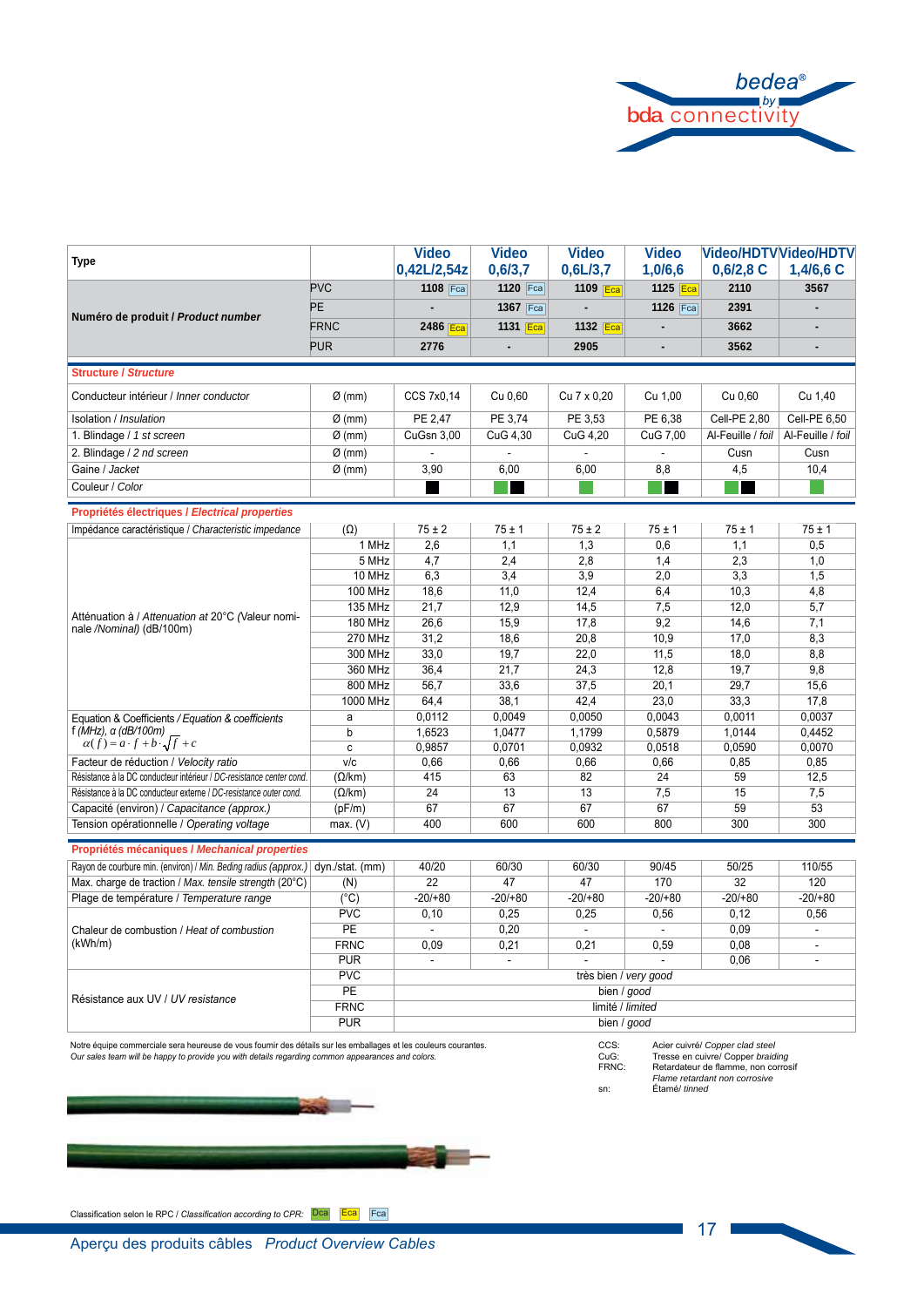## **Les câbles vidéo combinés** *Combined Video Cables*



Les câbles de studio du bda connectivity sont constitués de plusieurs câbles vidéo coaxiaux toronnés ou d'une combinaison de câbles vidéo et de câbles d'alimentation électrique. Les câbles combinés d'alimentation électrique sont utilisés lorsqu'une alimentation électrique séparée pour la caméra (ligne de commande, éclairage, etc.) n'est pas possible sur le lieu d'utilisation.

Les câbles individuels disposés en parallèle conservent leurs gaines individuelles même après séparation.

*Studio connecting cables made by bda connectivity consist of stranded coaxial video cables or combinations*  of coaxial video cable and power supply cables. Video/ *power cable combinations are used when a separate power supply for the camera (control cable, lighting, etc.) is not possible on site.* 

*The side-by-side arrangement keeps the individual jackets for the single components available even after separation.*

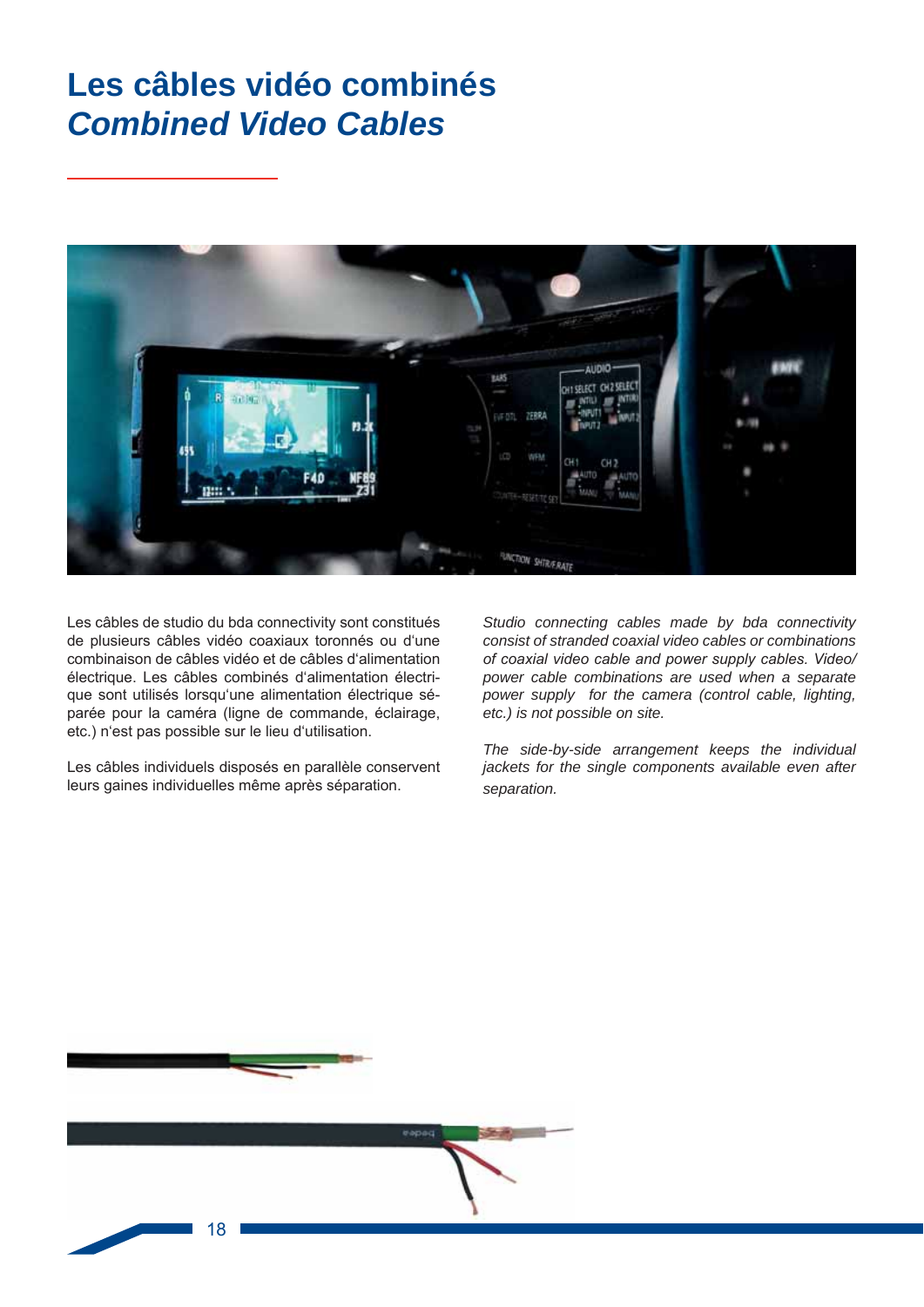

| <b>Type</b>                                                           | Video KOM          | $0,6/3,7 + 2x0,50$ | $0,6/3,7 + 2x0,75$     | HD 0,8/3,7C +2x0,50    |
|-----------------------------------------------------------------------|--------------------|--------------------|------------------------|------------------------|
| Numéro de produit / Product no.                                       | <b>PVC</b>         | 3100               | 3101                   |                        |
|                                                                       | <b>FRNC</b>        |                    | 3170                   | 3882                   |
|                                                                       |                    |                    |                        |                        |
| Structure du câble vidéo / Structure video coax                       |                    |                    |                        |                        |
| Conducteur intérieur / Inner conductor                                | $\varnothing$ (mm) | Cu 0.6             | Cu 0,6                 | Cu 0,8                 |
| Isolation / Insulation                                                | $Ø$ (mm)           | PE 3,74            | PE 3,74                | Cell-PE 3,5            |
| 1. Blindage / 1 st screen                                             | $Ø$ (mm)           | CuG 4,3            | CuG 4,3                | Al-Feuille / foil 4,14 |
| 2. Blindage / 2 nd screen                                             |                    |                    |                        | Cusn                   |
| Gaine / Jacket                                                        | Ø/(mm)             | 6,0                | 6,0                    | 6,0                    |
| Structure des lignes supplémentaires / Structure of additional cables |                    |                    |                        |                        |
| Conducteur intérieur / Inner conductor                                | $Ø$ (mm)           | Cu 0,94            | Cu 1,15                | Cu 0,94                |
| Isolation / Insulation                                                | $Ø$ (mm)           | PVC 1,85           | <b>PVC / FRNC 2,20</b> | <b>FRNC 1,85</b>       |
| Gaine totale (env.)/ Overall jacket (approx.)                         | $Ø$ (mm)           | 9,20x7,40          | 10,0x7,80              | 9,20x7,40              |
| Couleur / Color                                                       |                    |                    |                        |                        |
|                                                                       |                    |                    |                        |                        |
| Propriétés électriques / Electrical properties                        |                    |                    |                        |                        |
| Impédance caractéristique / Characteristic impedance                  | $(\Omega)$         | $75 \pm 1$         | $75 \pm 1$             | $75 \pm 1$             |
|                                                                       | 1 MHz              | 1,1                | 1,1                    | 1,1                    |
|                                                                       | 5 MHz              | 2,5                | 2,5                    | 2,8                    |
|                                                                       | 10 MHz             | 3,5                | 3,5                    | 3,9                    |
|                                                                       | 20 MHz             | 4,9                | 4,9                    | 5,5                    |
| Atténuation à / Attenuation at 20°C (Valeur nomina-                   | <b>100 MHz</b>     | 10,3               | 10,3                   | 11,2                   |
| le / nominal) (dB/100m)                                               | 135 MHz            | 12,0               | 12,0                   | 13,5                   |
|                                                                       | <b>180 MHz</b>     | 13,6               | 13,6                   | 15,1                   |
|                                                                       | <b>200 MHz</b>     | 14,3               | 14,3                   | 17,5                   |
|                                                                       | <b>270 MHz</b>     | 16,8               | 16,8                   | 18,2                   |
|                                                                       | 300 MHz            | 17,7               | 17,7                   | 19,2                   |
|                                                                       | 360 MHz            | 19,4               | 19,4                   | 21                     |
| Facteur de réduction / Velocity ratio                                 | V/C                | 0,66               | 0.66                   | 0,85                   |
| Résistance à la DC conducteur intérieur / DC-resistance center cond.  | $(\Omega/km)$      | 63                 | 63                     | 59                     |
| Résistance à la DC conducteur externe / DC-resistance outer cond.     | $(\Omega/km)$      | 13                 | 13                     | 15                     |
| Capacité (environ) / Capacitance (approx.)                            | (pF/m)             | 67                 | 67                     | 59                     |
| Tension opérationnelle / Operating Voltage                            | max. (V)           | 600                | 600                    | 300                    |

#### Propriétés mécaniques / Mechanical properties Rayon de courbure min. (env.) / Min. bending radius (approx.)\* dyn./stat. (mm) 80/40 80/40 80/40  $\overline{(kg/Km)}$ Poids (env.) / Weight (approx.)  $\overline{84}$ 99  $\overline{80}$  $-20/80$  $-20/80$ Plage de température / Temperature range  $-20/+80$  $(^{\circ}C)$  $PVC$  $0.44$  $\overline{0.5}$  $\overline{\phantom{a}}$ Chaleur de combustion / Heat of combustion  $(kWh/m)$ FRNC  $0,55$  $\mathcal{L}$  $\overline{a}$ **PVC** très bien / very good Résistance aux UV / UV resistance FRNC limité / limited

\* Côté plat / flat side<br>Notre équipe commerciale sera heureuse de vous fournir des détails sur les emballages et les couleurs courantes. Our sales team will be happy to provide you with details regarding common appearances and colors.

CuG:<br>FRNC: Tresse en cuivre/ Copper braiding<br>Retardateur de flamme, non corrosif

Flame retardant non corrosive<br>Étamé/ tinned sn:

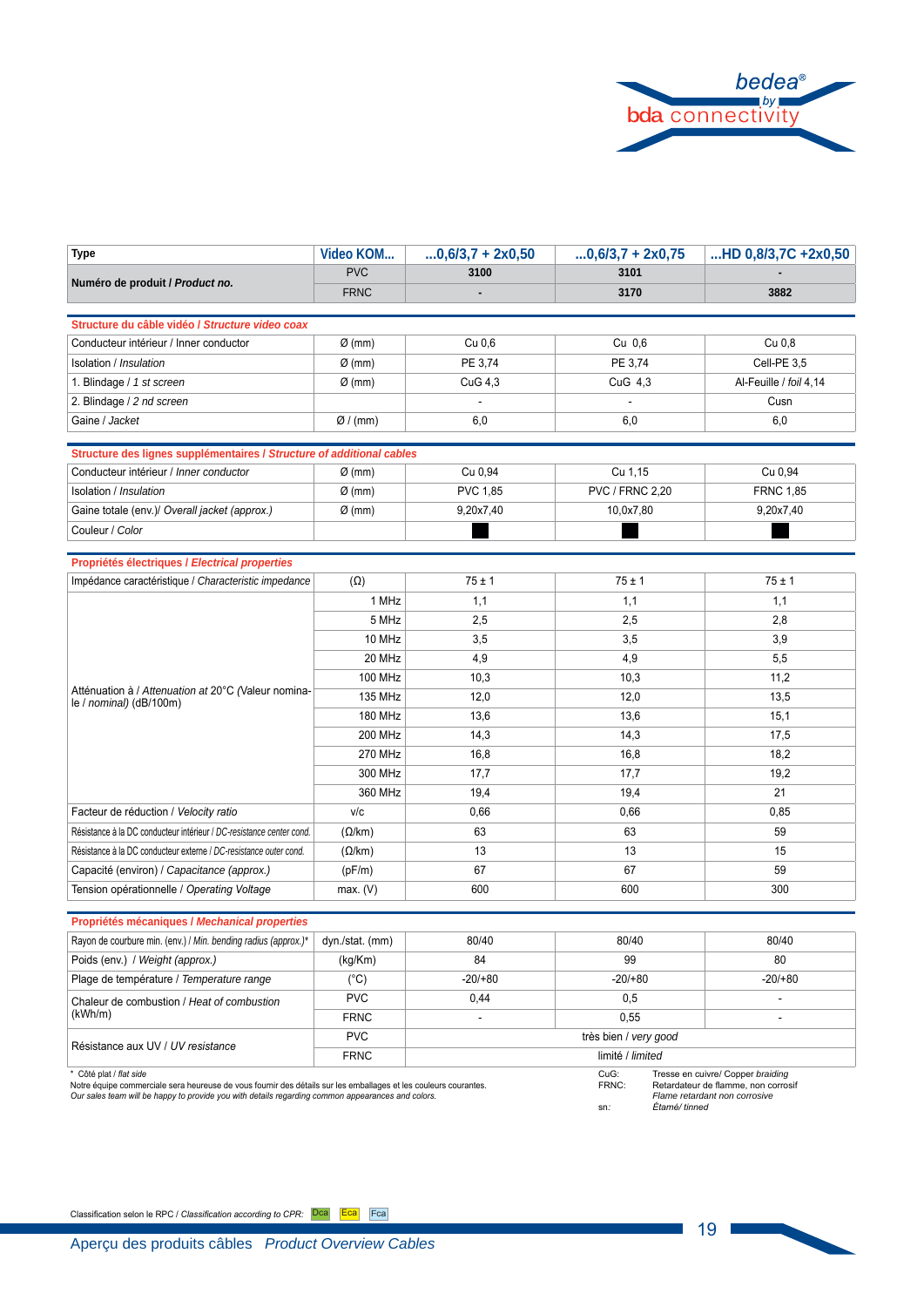### Les câbles de haut-parleurs **Speaker Cables**



Lors de la connexion de l'amplificateur et du haut-parleur, la section du câble doit être aussi grande que possible afin de transmettre une puissance élevée avec de faibles pertes et d'amortir la contre-fréquence électromagnétique générée dans le haut-parleur par la résistance interne de l'amplificateur.

Selon les besoins, on utilise des câbles standard, des câbles jumeaux, des câbles coaxiaux pour haut-parleurs très flexibles, des câbles bi-axiaux et des constructions multicanaux.

Les câbles de haut-parleurs très flexibles du bda connectivity sont idéaux pour une utilisation mobile.

When connecting amplifiers and loudspeakers the cross section of the cores should be as large as possible to be able to transmit high power rates with low loss on the one hand and to attenuate the counter EMF generated in the loudspeaker via the internal resistance of the amplifier on the other.

Depending on the requirements, standard cables, twin cables, coaxial highly flexible loudspeaker cables, twin-axial cables and multi-channel constructions are used.

The highly flexible speaker cables made by bda connectivity are ideal for mobile use.

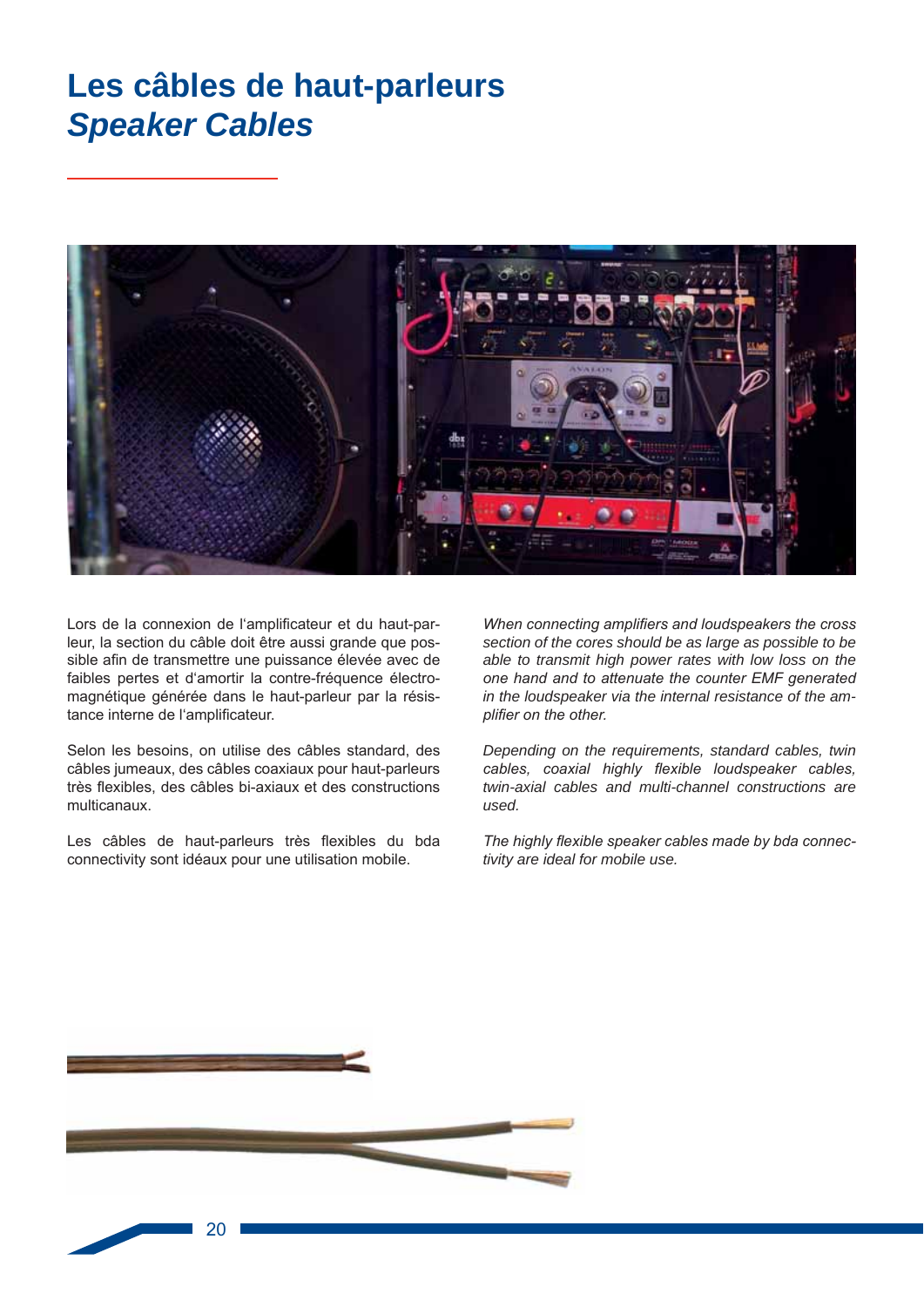

| <b>Type</b>                                                                                                                                                                                                                                    | <b>Audio</b>            | $LSP$ 2 x 0,50   | $LSP$ 2 x 0,75    | $LSP$ 2 x 1,50                                                                                                        | <b>LSP 2 x 2,50</b>                                                  | LSP $2 \times 4,00$   |
|------------------------------------------------------------------------------------------------------------------------------------------------------------------------------------------------------------------------------------------------|-------------------------|------------------|-------------------|-----------------------------------------------------------------------------------------------------------------------|----------------------------------------------------------------------|-----------------------|
| Numéro de produit / Product number                                                                                                                                                                                                             | <b>PVC</b>              | $1045$ Eca       | 1046 Eca          | 1047<br>Eca                                                                                                           | 1048 Eca                                                             | $1049$ Eca            |
|                                                                                                                                                                                                                                                | <b>FRNC</b>             |                  |                   | 2340<br>Eca                                                                                                           | 2341 Eca                                                             | 2342 $ Eca $          |
| <b>Structure / Structure</b>                                                                                                                                                                                                                   |                         |                  |                   |                                                                                                                       |                                                                      |                       |
| Nombre de conducteur isolé / Number of cores                                                                                                                                                                                                   |                         | $\overline{2}$   | $\overline{2}$    | $\overline{2}$                                                                                                        | $\overline{2}$                                                       | 2                     |
| Construction de conducteurs / Construction of conductors                                                                                                                                                                                       |                         | Cu 16 x 0.2      | Cu 24 x 0.2       | Cu 30 x 0.25                                                                                                          | Cu 50 x 0,25                                                         | Cu 56 x 0.3           |
| Guidage des conducteurs / Guiding of conductors                                                                                                                                                                                                |                         |                  |                   | parallel                                                                                                              |                                                                      |                       |
| Gaine totale (env.) / Overall jacket (approx.)                                                                                                                                                                                                 | (mm)                    | $4,6 \times 2,1$ | $5.0 \times 2.25$ | $5.7 \times 2.7$                                                                                                      | $6,7 \times 3,2$                                                     | $8,7 \times 4,2$      |
| Codage des conducteurs isolés / Coding of cores                                                                                                                                                                                                |                         |                  |                   | 1 conducteur isolé déchirée longitudinalement (ou codée par couleur) / 1 core longitudinally ripped (or colour coded) |                                                                      |                       |
|                                                                                                                                                                                                                                                |                         |                  |                   |                                                                                                                       |                                                                      |                       |
| Propriétés électriques / Electrical properties                                                                                                                                                                                                 |                         |                  |                   |                                                                                                                       |                                                                      |                       |
| Résistance à la boucle / Loop resistance                                                                                                                                                                                                       | $(m\Omega/km)$          | 70               | 47                | 24                                                                                                                    | 14                                                                   | 9                     |
| Capacité (environ) / Capacitance (approx.)                                                                                                                                                                                                     | (pF/m)                  | 39               | 42                | 52                                                                                                                    | 60                                                                   | 58                    |
| Inductivité à / Inductance at 1 kHz (env. / approx.)                                                                                                                                                                                           | $(\mu H/m)$             | 0,77             | 0,73              | 0,63                                                                                                                  | 0,59                                                                 | 0,58                  |
| Propriétés mécaniques / Mechanical properties                                                                                                                                                                                                  |                         |                  |                   |                                                                                                                       |                                                                      |                       |
| Résistance à la marche / Resistance against crunching                                                                                                                                                                                          |                         |                  |                   | oui / yes                                                                                                             |                                                                      |                       |
| Rayon de courbure min. (environ) / Min. bending radius (approx.)*                                                                                                                                                                              | dyn./stat. (mm)         | 20/10            | 22/11             | 28/14                                                                                                                 | 32/16                                                                | 42/21                 |
| Max. charge de traction / Max pulling force (20°C)                                                                                                                                                                                             | (N)                     | 100              | 150               | 290                                                                                                                   | 490                                                                  | 790                   |
| Poids (env.) / Weight (approx.)                                                                                                                                                                                                                | (kg/km)                 | 17               | 23                | 38                                                                                                                    | 58                                                                   | 96                    |
| Chaleur de combustion / Heat of combustion                                                                                                                                                                                                     | <b>PVC</b>              | 0.06             | 0,06              | 0,08                                                                                                                  | 0,10                                                                 | 0,17                  |
| (kWh/m)                                                                                                                                                                                                                                        | <b>FRNC</b>             |                  |                   | 0,1                                                                                                                   | 0,12                                                                 | 0,20                  |
|                                                                                                                                                                                                                                                | <b>PVC</b>              |                  |                   | très bien / very good                                                                                                 |                                                                      |                       |
| Résistance aux UV / UV resistance<br><b>FRNC</b><br>limité / limited                                                                                                                                                                           |                         |                  |                   |                                                                                                                       |                                                                      |                       |
|                                                                                                                                                                                                                                                |                         |                  |                   |                                                                                                                       |                                                                      |                       |
| Typ / Type                                                                                                                                                                                                                                     | <b>Audio</b>            | LSP 2 x 1,50 hfl | LSP2 x 2,50 hfl   | LSP 2 x 4,00 hfl                                                                                                      | LSP $2 \times 6,00$ hfl                                              | LSP 2 x 10,00 hfl     |
| Numéro de produit / Product no.                                                                                                                                                                                                                | <b>PVC</b><br><b>UV</b> | 1050 Eca         | 1051 $Eca$        | 1052 $Eca$                                                                                                            | 1054 $Eca$                                                           | $1055$ <sub>Eca</sub> |
|                                                                                                                                                                                                                                                |                         |                  |                   |                                                                                                                       |                                                                      |                       |
| <b>Structure / Structure</b>                                                                                                                                                                                                                   |                         |                  |                   |                                                                                                                       |                                                                      |                       |
| Nombre de noyaux / Number of cores                                                                                                                                                                                                             |                         | $\overline{2}$   | $\overline{2}$    | $\overline{2}$                                                                                                        | $\overline{2}$                                                       | $\overline{2}$        |
| Construction de conducteurs / Construction of conductors                                                                                                                                                                                       |                         | Cu 186 x 0,1     | Cu 318 x 0,1      | Cu 504 x 0.1                                                                                                          | Cu 770 x 0,1                                                         | Cu 1260 x 0,1         |
| Guidage des conducteurs / Guiding of conductors                                                                                                                                                                                                |                         |                  |                   | parallel                                                                                                              |                                                                      |                       |
| Gaine totale (env.)/ Overall jacket (approx.)                                                                                                                                                                                                  | (mm)                    | $6.7 \times 3.1$ | $7.4 \times 3.5$  | $9.4 \times 4.5$                                                                                                      | $11.6 \times 5.6$                                                    | $15.4 \times 7.4$     |
| Codage des conducteurs isolés / Coding of cores                                                                                                                                                                                                |                         |                  |                   | 1 conducteur isolé avec bande rouge sur le côté / 1 core longitudinally marked with red stripe                        |                                                                      |                       |
| Propriétés électriques / Electrical properties                                                                                                                                                                                                 |                         |                  |                   |                                                                                                                       |                                                                      |                       |
| Résistance à la boucle / Loop resistance                                                                                                                                                                                                       | $(m\Omega/km)$          | 25               | 14                | 9                                                                                                                     | 6                                                                    | 3,6                   |
| Capacité (environ) / Capacitance (approx.)                                                                                                                                                                                                     | (pF/m)                  | 51               | 59                | 58                                                                                                                    | 59                                                                   | 55                    |
| Inductivité à / Inductance at 1 kHz (env. / approx.)                                                                                                                                                                                           | $(\mu H/m)$             | 0,64             | 0,58              | 0,58                                                                                                                  | 0,57                                                                 | 0,60                  |
| Propriétés mécaniques / Mechanical properties                                                                                                                                                                                                  |                         |                  |                   |                                                                                                                       |                                                                      |                       |
| Résistance à la marche / Resistance against crunching                                                                                                                                                                                          |                         |                  |                   | oui / yes                                                                                                             |                                                                      |                       |
| Rayon de courbure min. (environ) / Min. bending radius (approx.)*                                                                                                                                                                              | dyn./stat. (mm)         | 32/16            | 36/18             | 44/22                                                                                                                 | 56/28                                                                | 74/37                 |
| Max. charge de traction / Max pulling force (20°C)                                                                                                                                                                                             | (N)                     | 290              | 500               | 790                                                                                                                   | 1200                                                                 | 1970                  |
| Poids (env.) / Weight (approx.)                                                                                                                                                                                                                |                         | 41               | 60                | 108                                                                                                                   | 148                                                                  | 252                   |
|                                                                                                                                                                                                                                                | (kg/km)                 |                  |                   |                                                                                                                       |                                                                      |                       |
| Chaleur de combustion / Heat of combustion (kWh/m)                                                                                                                                                                                             | <b>PVC</b>              | 0,18             | 0,20              | 0, 16                                                                                                                 | 0,25                                                                 | 0,47                  |
| Résistance aux UV / UV resistance                                                                                                                                                                                                              | <b>PVC</b>              |                  |                   | très bien / very good                                                                                                 |                                                                      |                       |
| Côté plat / Flat side<br>Notre équipe commerciale sera heureuse de vous fournir des détails sur les emballages et les couleurs courantes.<br>Our sales team will be happy to provide you with details regarding common appearances and colors. |                         |                  |                   | FRNC:                                                                                                                 | Retardateur de flamme, non corrosif<br>Flame retardant non corrosive |                       |

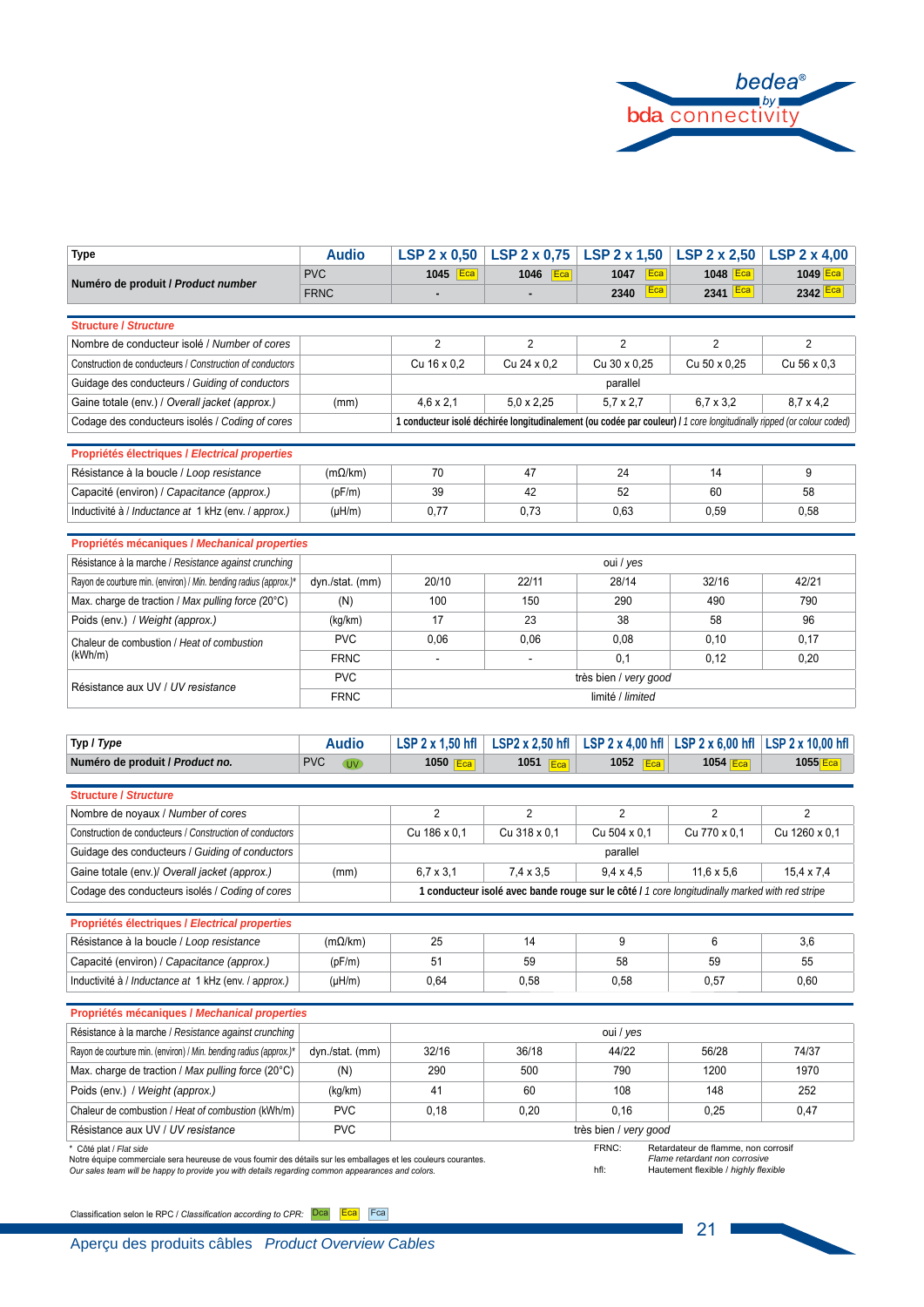# Lignes de diodes et câbles de microphones **Diode and Microphone Cables**

Les lignes de diodes sont des câbles pour les connexions d'enregistrement et/ou de lecture entre les appareils stéréo. En raison des résistances d'entrée relativement élevées, des lignes d'alimentation à faible capacité sont nécessaires pour éviter toute chute de hauteur indésirable. Des constructions de un à huit noyaux, chacune avec une isolation PE à faible capacité et un blindage individuel du noyau, garantissent le respect de cette exigence.

The term diode cable is used for cables for recording and/or playback connections between stereo devices. Due to the high input impedance, low-capacitance cables are required to prevent a decrease in the higher frequency range. Starting from 1-wire up to 8-wire constructions, each of which has low-capacitance PE insulation with single-wire shielding, ensure that this requirement is met.



Lorsque l'on connecte un microphone à une console de mixage, un amplificateur ou une carte son, il est important d'obtenir une transmission aussi exempte de bruit et de crépitement que possible sur toute la gamme des fréquences audibles. Le mouvement d'un câble, cependant, accumule des tensions électrostatiques par friction, la tension dite du microphone, qui se manifeste par du bruit ou des crépitements lors de la reproduction audio. Cette situation est minimisée par l'utilisation de câbles à faible bruit, avec le plus faible bruit inhérent possible et une microphonie minimale.

Les conditions préalables sont une conception judicieuse des câbles et une capacité de câblage la plus faible possible. Notre gamme de produits s'étend des minicâbles d'un diamètre de seulement 2,2 mm aux câbles pour musiciens professionnels, résistants, colorés et très flexibles.

The connection between microphone and mixer, amplifier or sound card must be as noise-free and crack-free as possible over the entire audible frequency range. The movement of a cable, however, builds up electrostatic voltages through friction, the so-called noise voltage, which manifests itself in noise or crackling during audio playback. This can be minimized by using low-noise cables with lowest inherent noise and minimal microphony.

The prerequisites for this are an adequate cable construction and the lowest possible capacitance. Our product range extends from mini cables with a diameter of only 2.2 mm to the step-resistant, colorful and highly flexible professional music cables.

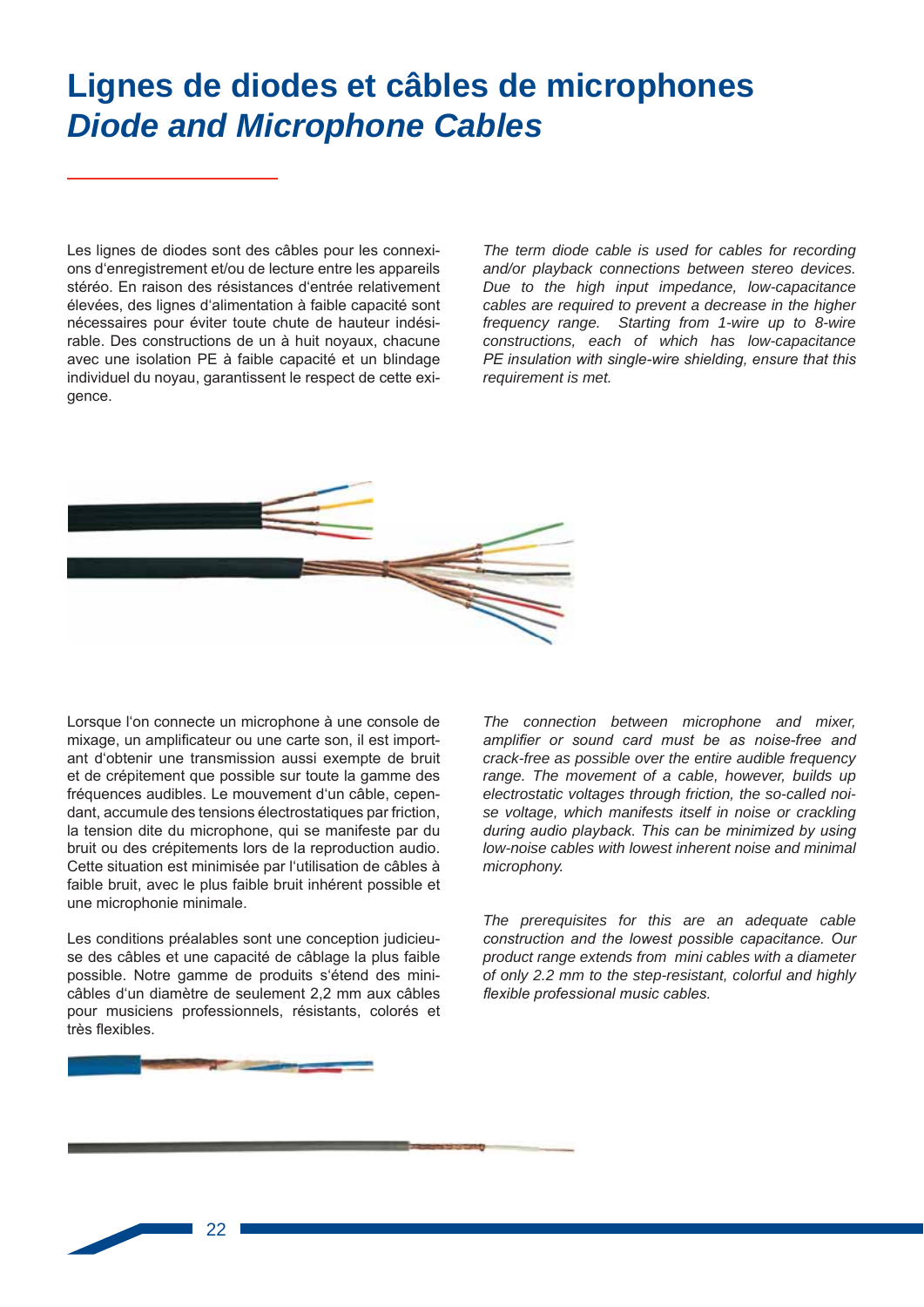

| <b>Type</b>                                              | <b>Audio</b>       | <b>NFP 0802 CA</b>    |                | NFR 0804 CA NFP 1402 CA NFR 1402 BA NFR 5002 BG |                |           | 2202-110<br><b>PROFI</b> |  |
|----------------------------------------------------------|--------------------|-----------------------|----------------|-------------------------------------------------|----------------|-----------|--------------------------|--|
| Numéro de produit / Product number                       | <b>PVC</b>         | 1061                  | 1064           | 1069                                            | 1068           | 1077 Eca  | 2487                     |  |
|                                                          | <b>FRNC</b>        |                       |                |                                                 |                | 2282      |                          |  |
|                                                          |                    |                       |                |                                                 |                |           |                          |  |
| <b>Structure / Structure</b>                             |                    |                       |                |                                                 |                |           |                          |  |
| Nombre de conducteurs isolés / Number of cores           |                    | $\overline{2}$        | 4              | $\overline{2}$                                  | $\overline{2}$ | 2         | $\overline{2}$           |  |
| Section du conducteur isolé / Cross section of cores     | (mm <sup>2</sup> ) | 0,08                  | 0,08           | 0,14                                            | 0,14           | 0,5       | 0,22                     |  |
| Construction de conducteurs / Construction of conductors | $Ø$ (mm)           | Cu 10x0.1             | Cu 10x0.1      | Cu 18x0.1                                       | Cu 18x0.1      | Cu 16x0.2 | Cu 28x0.1                |  |
| Isolation des conducteurs isolés / Insulation of cores   |                    |                       | PE             |                                                 | <b>PVC</b>     | PVC / PE  | PE                       |  |
| Diamètre de l'isolation / Diameter of insulation         | $Ø$ (mm)           | 1,1                   | 1,1            | 1,5                                             | 1,05           | 1,75      | 1,5                      |  |
| Blindage d'un conducteur isolé / Single core shielding   |                    |                       |                | CuW                                             |                |           |                          |  |
| Torsion de paires / Stranding of cores                   |                    |                       |                |                                                 |                |           |                          |  |
| Blindage des paires / Shielding of pairs                 |                    | $\blacksquare$        | $\blacksquare$ | ä,                                              | CuW            | CuG       | CuW                      |  |
| Gaine totale (env.) / Overall jacket (approx.)           | $\varnothing$ (mm) | 4,8x2,1               | 4,6            | 6,0x2,65                                        | 4,2            | 5,7       | 6,0                      |  |
|                                                          |                    |                       |                |                                                 |                |           |                          |  |
| Propriétés électriques / Electrical properties           |                    |                       |                |                                                 |                |           |                          |  |
| Capacité opérationnelle(environ) / Capacitance (approx.) | (pF/m)             | $100*$                | 100            | $100*$                                          | 120            | $137*$    | 60,0                     |  |
| Résistance au courant continu / DC-resistance of core    | $(\Omega/km)$      | 230                   | 230            | 140                                             | 126            | 38        | 89,0                     |  |
| Conducteur intérieur / Inner conductor                   |                    |                       |                |                                                 |                |           |                          |  |
| Impédance caractéristique / Characteristic impedance     | $(\Omega)$         |                       |                |                                                 |                |           | 110.0                    |  |
|                                                          |                    |                       |                |                                                 |                |           |                          |  |
| Propriétés mécaniques / Mechanical properties            |                    |                       |                |                                                 |                |           |                          |  |
| Résistance à la marche / Resistance against crunching    |                    | moyen / medium        | moyen / medium | moyen / medium                                  | non $/$ no     | oui / yes | oui / yes                |  |
| Rayon de courbure min. / Min. bending radius             | dyn./stat. (mm)    | 22/11**               | 46/23          | 28/14**                                         | 42/21          | 58/29     | 60/30                    |  |
| Max. charge de traction / Max pulling force (20°C)       | (N)                | 30                    | 60             | 60                                              | 60             | 160       | 80                       |  |
| Poids (env.) / Weight (approx.)                          | (kg/km)            | 14                    | 29             | 21                                              | 21             | 44        | 44                       |  |
| Chaleur de combustion / Heat of combustion               | <b>PVC</b>         | 0,06                  | 0, 13          | 0,1                                             | 0,11           | 0,17      | 0,23                     |  |
| (kWh/m)                                                  | <b>FRNC</b>        |                       |                |                                                 |                | 0,14      |                          |  |
|                                                          | <b>PVC</b>         | très bien / very good |                |                                                 |                |           |                          |  |

FRNC limité / limité / limité / limité / limited

Résistance aux UV / UV resistance

\* Conducteur isolé/Blindage / *Core/shieldin*g<br>\*\* Côté plat / *Flat side* 

Notre équipe commerciale sera heureuse de vous fournir des détails sur les emballages et les couleurs courantes.<br>*Our sales team will be happy to provide you with details regarding common appearances and colors.* 

CuG: Tresse en cuivre/ Copper *braiding*<br>CuW: Bilindage hélicoïdal en cuivre /<br>*Helically wound copper wire screening*<br>FRNC: Retardateur de flamme, non corrosif *Flame retardant non corrosive*

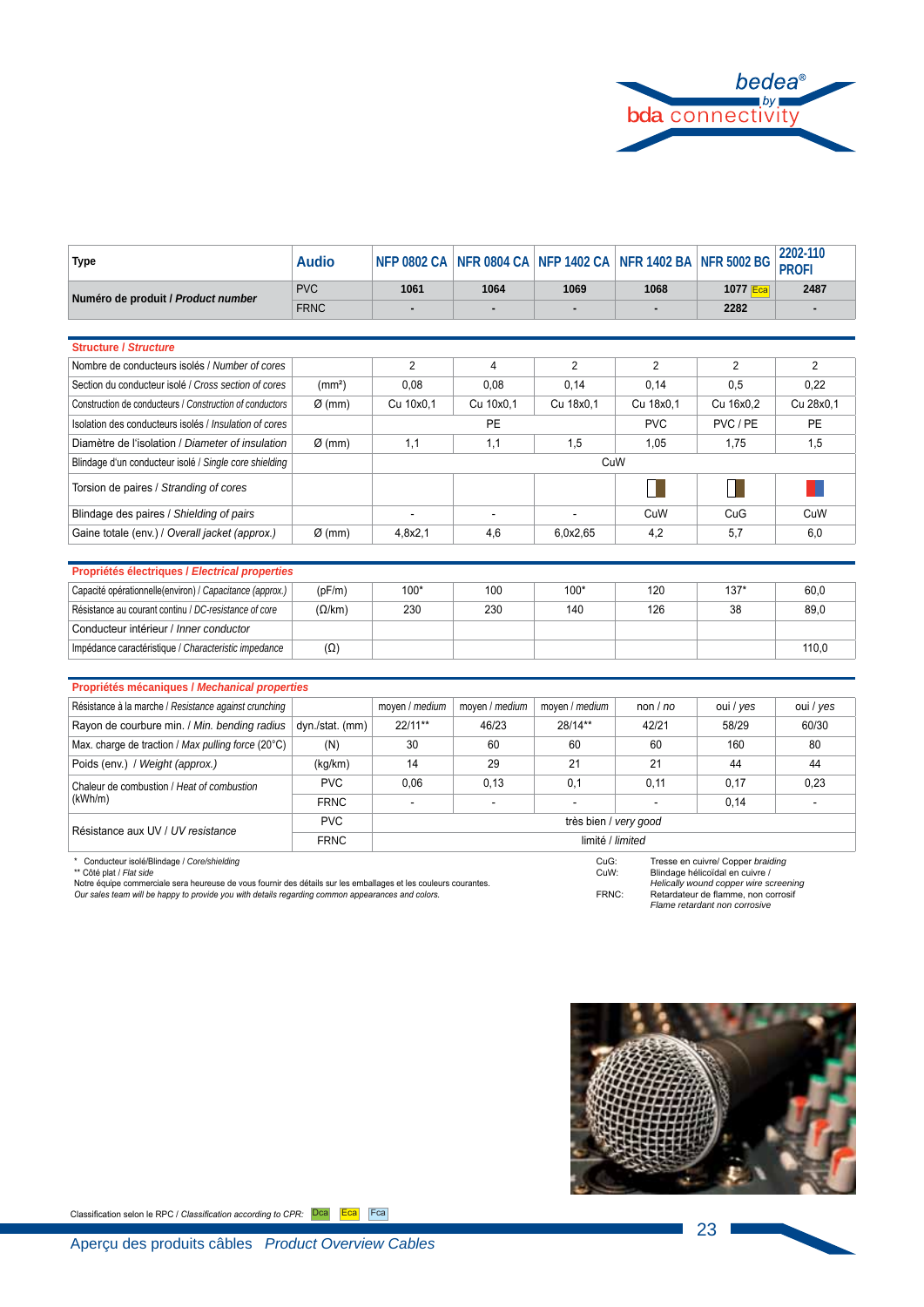## Câble de transmission de données **Data Transmission Cables**



Dans la société de l'information actuelle, caractérisée par des applications multimédias sophistiquées et des systèmes de communication complexes tels que le streaming vidéo, le NAS ou la voix sur IP avec QOS, des solutions flexibles et puissantes sont d'une importance cruciale.

Les réseaux locaux de données permettent l'intégration des systèmes de communication dans des réseaux globaux qui répondent à toutes les exigences en matière de traitement, de stockage et de transmission des informations et sont reliés par câble.

Pour les exigences actuelles des mondes informatiques les plus divers, un câblage structuré neutre du point de vue du fabricant et du service s'est avéré être la solution optimale. Basée sur des câbles à paires torsadées pour les postes de travail et des câbles à fibres optiques pour les trajets entre les étages et les bâtiments, une structure en étoile physique peut imiter toutes les autres structures.

Les conceptions spéciales selon vos spécifications font tout autant partie de notre gamme de services que la fourniture de câbles standard.

In today's information society with sophisticated multimedia applications and complex communication systems such as video streaming, NAS or Voice over IP with QOS, flexible and powerful solutions are of crucial importance.

Local data networks enable the integration of communication systems into overall networks that meet all requirements in the processing, storage and transmission of information. All components need to be connected by high-performing cables.

For the current requirements of the most diverse IT worlds, a manufacturer and service-neutral structured cabling has proven to be the optimal solution. Based on twisted-pair cables for the workstation area and fiber optic cables for the routes that connecting floors and buildings, a physical star structure can simulate all other structures.

Special constructions according to your specifications are just as much a part of our range of services as the provision of standard cables.

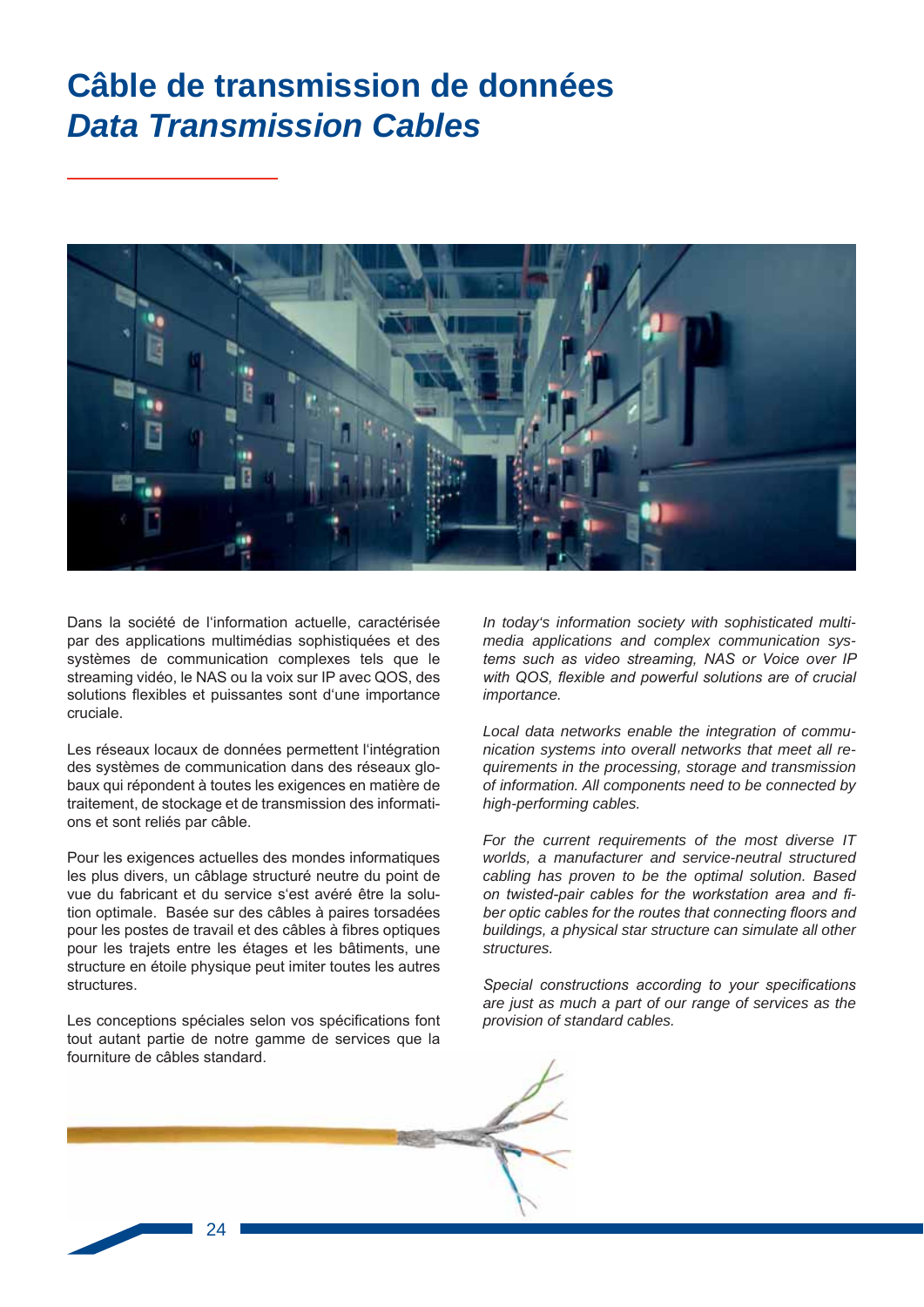

| <b>Type</b>                        | Data | <b>U/UTP (250-6)</b> | <b>U/UTP (500-6A)</b> | <b>S/FTP (600-7)</b> | S/FTP (1000-7A) |
|------------------------------------|------|----------------------|-----------------------|----------------------|-----------------|
| Numéro de produit / Product number | FRNC | 3930<br>Ecal         | 3931                  | 3932                 | 3933            |

| <b>Structure / Structure</b>                                |                    |                                                                                                   |                                                                         |                                     |                                     |
|-------------------------------------------------------------|--------------------|---------------------------------------------------------------------------------------------------|-------------------------------------------------------------------------|-------------------------------------|-------------------------------------|
| Nombre de conducteurs isolés/paires / Number of wires/pairs |                    | 8/4                                                                                               | 8/4                                                                     | 8/4                                 | 8/4                                 |
| Conducteur / Conductor                                      |                    | 23AWG Cu                                                                                          | 23AWG Cu                                                                | 23AWG Cu                            | 23AWG Cu                            |
| Isolation / Insulation                                      | $\varnothing$ (mm) | 1,00 Polyolefin                                                                                   | 1,20 Skin-Foam-Skin<br>Polyolefin                                       | 1.27 Skin-Foam-Skin<br>Polyolefin   | 1,39 Skin-Foam-Skin<br>Polyolefin   |
| Couleurs / Colors                                           |                    | TIMIN'<br>11 H                                                                                    |                                                                         |                                     |                                     |
| Élément central / Center element                            |                    | Elément de séparation<br>diélectrique en forme<br>de croix / cross-shaped<br>dielectric separator |                                                                         |                                     |                                     |
| Torsion de paires / Pair twisting                           | $\varnothing$ (mm) | 2,00, 4 Paires / pairs                                                                            | 2,40, 4 Paires / pairs<br>enveloppé dans feuille /<br>wrapped with foil | 2,54, 4 Paires / pairs              | 2,78, 4 Paires / pairs              |
| Blindage des paires / Shielding of pairs                    |                    |                                                                                                   |                                                                         | Al-Feuille / foil.<br>100% coverage | Al-Feuille / foil.<br>100% coverage |
| Épaisseur de la gaine / Sheath thickness                    | (mm)               | 0,60                                                                                              | 0.60                                                                    | 0,60                                | 0,60                                |
| Gaine totale (env.)/ Overall jacket (approx.)               | $\varnothing$ (mm) | 6.00                                                                                              | 7.00                                                                    | $7.20 \pm 0.2$                      | $7.30 \pm 0.2$                      |

| Propriétés électriques / Electrical properties                        |                 |                                         |                                         |                                               |                                             |
|-----------------------------------------------------------------------|-----------------|-----------------------------------------|-----------------------------------------|-----------------------------------------------|---------------------------------------------|
| Impédance caractéristique / Characteristic impedance                  | $(\Omega)$      | 100 ± 15 [1-100 MHz]                    | $100 \pm 5$ [1-500 MHz]                 | $100 \pm 5$ [1-600 MHz]                       | 100 ± 5 [1-1000 MHz]                        |
| Capacité opérationnelle(env.) / Capacitance (approx.)                 | pF/m            | 1 kHz, nominal<br>50                    | 1 kHz, nominal<br>40                    | 1 kHz, nominal<br>40                          | 1 kHz, nominal<br>40                        |
| Déséquilibre des capacités / Capacity unbalance                       | (nF/m)          | $\leq 1.5$ 1 kHz                        | $\leq 1.6$ 1 kHz                        | $\leq 1.6$ 1 kHz                              | $\leq 1.6$ 1 kHz                            |
| Résistance du conducteur en courant continu / DC-resistance conductor | $(\Omega/km)$   | < 80                                    | < 77                                    | < 77                                          | < 77                                        |
| Déséquilibre des résistances / Resistance unbalance                   |                 | $\leq 2\%$                              | $\leq 2\%$                              | $\leq 2\%$                                    | $\leq 2\%$                                  |
| Résistance d'isolement / Insulation resistance                        | $(G\Omega^*km)$ | ≥ 0.5 500 V                             | ≥ 0.5 500 V                             | $\geq 0.5$                                    | $\geq 0.5$                                  |
| Vitesse de propagation nominale / Nominal velocity of propagation     | approx.         | 100 MHz<br>67%                          | 75-77%                                  | 75-77%                                        | 75-77%                                      |
| Retard du signal / Propagation delay                                  | (ns/100m)       | +36/(f) <sup>1/2</sup> ns/100m<br>< 514 | +36/(f) <sup>1/2</sup> ns/100m<br>< 534 | +36/(f) <sup>1/2</sup> ns/100m<br>< 534       | +36/(f) <sup>1/2</sup> ns/100m<br>$ $ < 534 |
| Différence de temps de transit / Delay skew                           | (ns/100m)       | < 45                                    | < 25                                    | < 25                                          | < 15                                        |
| Tension d'essai / Test voltage (AC, 2 sec)                            | (V)             | 2s / wire-wire<br>1700                  | n.s.                                    | n.s                                           | n.s                                         |
| Tension opérationnelle / Voltage rating                               | (V)             | < 75 Vac                                | $<$ 72 Vdc                              | $< 72$ Vdc                                    | $<$ 72 Vdc                                  |
| Atténuation du couplage / Coupling attenuation                        |                 | IEC 61156-6 Typ. III                    | IEC 61156-6 Typ. III                    | IEC 61156-6 Typ. II                           | IEC 61156-6 Typ. II                         |
| Résistance de couplage / Transfer impedance                           |                 | n.a.                                    | n.a.                                    | IEC 61156-6 Grade 1                           | IEC 61156-6 Grade 1                         |
| Classe de séparation / Power line segregation                         |                 | ISO/IEC 14763-2 &<br>EN50174-2 Class C  | ISO/IEC 14763-2 &<br>EN50174-2 Class C  | ISO/IEC 14763-2 &<br><b>EN50174-2 Class C</b> | ISO/IEC 14763-2 &<br>EN50174-2 Class C      |

#### **Propriétés mécaniques /** *Mechanical properties*

| Rayon de courbure min. / Min. bending radius          | dyn./stat. (mm) | 48/24            | 56/28     | 58/30    | 60/30     |  |
|-------------------------------------------------------|-----------------|------------------|-----------|----------|-----------|--|
| Max. charge de traction / Max pulling force (20°C)    | (N)             | 100              | 150       | 110      | 150       |  |
| Poids (env.) / Weight (approx.)                       | (kq/km)         | 40               | 47        | 55       | 58        |  |
| Force de rupture / Breaking strength                  | (N)             | >400             |           | >400     |           |  |
| Température de service / Operating temperature        | (°C)            | $-20/60$         | $-20/+60$ | $-20/60$ | $-20/60$  |  |
| Température de stockage / Storage temperature         | (°C)            | $-40/+60$        | $-20/+60$ | $-20/60$ | $-20/+75$ |  |
| Température d'installation / Installation temperature | $(^{\circ}C)$   | $0/+50$          | $0/+50$   | $0/+50$  | $0/+50$   |  |
| Résistance aux UV / UV resistance                     | <b>FRNC</b>     | limité / limited |           |          |           |  |

FRNC: Retardateur de flamme, non corrosif *Flame retardant non corrosive* Tous les câbles sont disponibles en tambour de 500/1000 m et en bobine de 305 m / *Cables are available in 500/1000 m and in 305 m cable drum.*<br>Notre équipe commerciale sera heureuse de vous fournir des détails sur les em

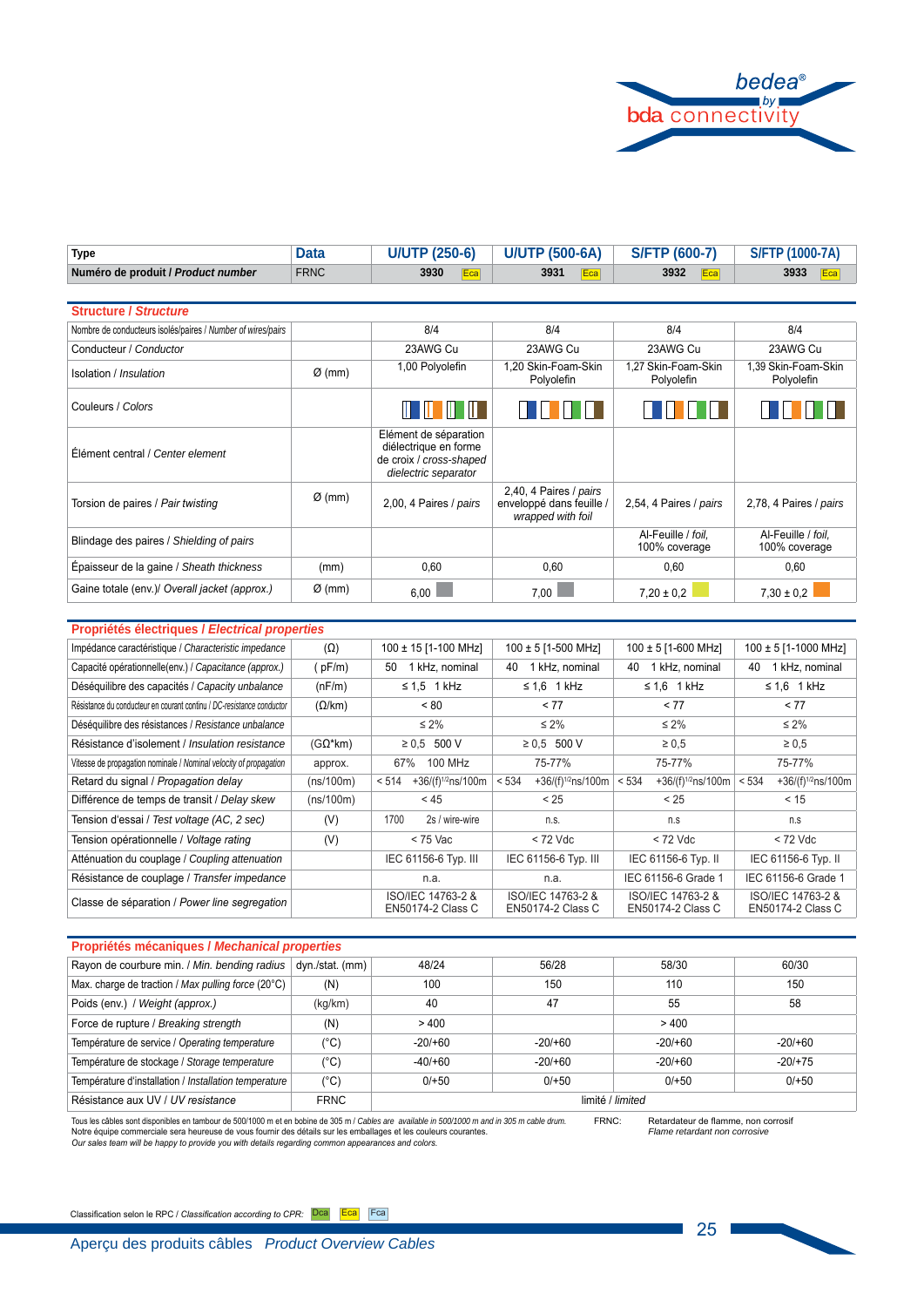### Câbles pour les techniques de mesure **Measurement Cables**



Les exigences élevées en matière de fiabilité des processus nécessitent des connexions de câbles de haute qualité dans la zone sensible entre la sonde et l'appareil de mesure ou le capteur et l'actionneur - c'est votre pas dans le monde varié des câbles du bda connectivity.

Le mouvement d'une ligne accumule des tensions électrostatiques dues à la friction des matériaux. Ces tensions de microphone peuvent atteindre 0,5 V et peuvent se superposer à la variable mesurée d'origine. Les câbles de mesure bda à faible bruit sont caractérisés par un bruit inhérent et une microphonie les plus faibles (< 1 mV à 0.1 mV selon la conception). Le type et la qualité de la couche d'égalisation de potentiel semi-conductrice sont déterminants à cet égard.

Les câbles de mesure coaxiaux à faible bruit de la connectivité bda sont utilisés partout où les plus petites tensions ou charges doivent être mesurées de manière fiable, par exemple dans la technologie de mesure du pH, la recherche nucléaire, etc. La tension du microphone peut être mesurée selon la norme IEC 61196-1-107. La méthode a été développée par bda connectivity en collaboration avec la TU Darmstadt et garantit des résultats reproductibles. En fonction des besoins, ces câbles peuvent être complétés par des câbles d'alimentation ou de puissance et des écrans supplémentaires.

Highest demands on process security require perfect cable connections in the highly sensitive range between measuring and monitoring devices. This is your step into the world of cables made by bda connectivity.

The movement of a cable causes electrostatic charges and voltages, due to internal friction. As these voltages, called "microphony voltages", may have up to 0,5 V, the actual measured signal will be blotted out. Low-noise measuring cables made by bda connectivity are designed to emit extremely low microphony voltages (depending on construction of the cables  $\leq$  0.1 mV). The quality of the semiconducting layer is essential for this advantage in the measuring technology.

Coaxially designed low-noise cables made by bda connectivity are used in those applications where minimum voltages or charges have to be measured reliably, e.g. in the pH measuring technology, or in the field of nuclear research. Microphony charges can be measured according to IEC 61196-1-107. This procedure was developed by bda connectivity together with the Technical University of Darmstadt. The results of this measuring procedure are precise and reproduciple. For special applications, these cables may be combined with power supply or control cores and additional screenings.

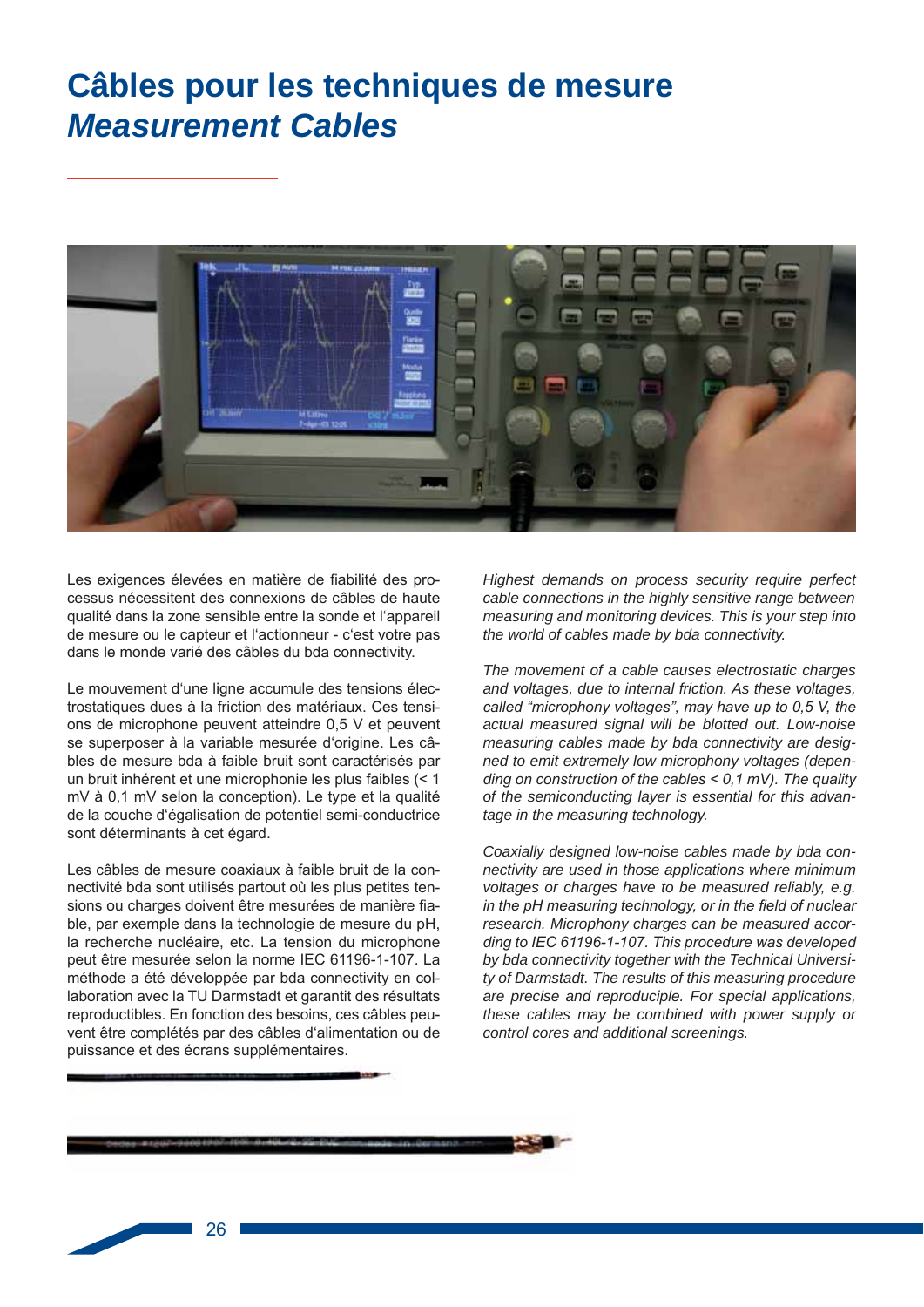

| Type                               | MXR        | .0.4/1.4 | 0.45L/1.4 | $\ldots$ 0.48L/2.95 | 0,5/2,95 | $0.9$ Lz/2.95z |
|------------------------------------|------------|----------|-----------|---------------------|----------|----------------|
| Numéro de produit / Product number | <b>PVC</b> | 1200     | 3309      | 1207                | 1209     | 1214           |

| <b>Structure Koaxelement / Structure coax</b> |                    |                      |                                       |                     |                     |                     |  |  |
|-----------------------------------------------|--------------------|----------------------|---------------------------------------|---------------------|---------------------|---------------------|--|--|
| Conducteur intérieur / Inner conductor        | $\varnothing$ (mm) | Cu 0.40              | Cu 0,45 (7x0,15)                      | Cu 0,48 (7x0,16)    | Cu 0.50             | Cusn 0,90 (19x0,18) |  |  |
| Isolation / Insulation                        | $\varnothing$ (mm) | PE 1,40              | PE 1.40                               | PE 2.95             | PE 2.95             | PE 2.95             |  |  |
| Couche potentielle / Semi-conductive layer    | $\varnothing$ (mm) | 1,90                 | 1,7                                   | $3.40 \pm 0.10$     | 3.40                | $3,40 \pm 0,10$     |  |  |
|                                               |                    |                      | PVC conductible / semi-conductive PVC |                     |                     |                     |  |  |
| Conducteur externe / Outer conductor          | $\varnothing$ (mm) | env. / approx. 2, 15 | env. $/$ approx. 2,2                  | env. / approx. 3,95 | env. / approx. 3,95 | env. / approx. 3,95 |  |  |
|                                               |                    | CuG                  | CuG                                   | CuG                 | CuG                 | Cusn                |  |  |
| Couverture / Coverage                         | env. / approx.     | 91%                  | 92%                                   | 88%                 | 89%                 | 88%                 |  |  |
| Gaine / Jacket                                | $\varnothing$ (mm) | 2.9                  | 2,9                                   | 5.0                 | 5.0                 | 5,0                 |  |  |
| Couleur / Color                               |                    |                      |                                       |                     |                     |                     |  |  |

| Propriétés électriques / Electrical properties                       |                 |       |          |          |             |          |  |  |  |  |
|----------------------------------------------------------------------|-----------------|-------|----------|----------|-------------|----------|--|--|--|--|
| Impédance caractéristique / Characteristic impedance                 | $(\Omega)$      | 50    | 50       | 75       | 75          | 50       |  |  |  |  |
| Capacité (environ) / Capacitance (approx.)                           | (pF/m)          | 102   | 101      | 68       | 70          | 102      |  |  |  |  |
| Facteur de réduction / Velocity ratio                                | v/c             | 0,66  | 0,66     | 0,66     | 0,66        | 0,66     |  |  |  |  |
| Résistance à la DC conducteur intérieur / DC-resistance center cond. | $(\Omega/km)$   | < 150 | < 150    | < 140    | < 95        | ~10      |  |  |  |  |
| Résistance à la DC conducteur externe / DC-resistance outer cond.    | $(\Omega/km)$   | < 35  | < 33     | < 18     | < 18        | < 18     |  |  |  |  |
| Résistance d'isolement / Insulation resistance                       | $(\Omega^*$ km) | > 10  | > 10     | > 10     | > 10        | > 10     |  |  |  |  |
| Tension de bruit / Noise voltage                                     | (mV)            | < 5   | $\leq$ 2 | $\leq 3$ | $\langle$ 2 | $\leq$ 2 |  |  |  |  |
| Courant max. / Max. current                                          | (A)             | 1,5   | 1,5      | 1,8      | 2,0         | 3,0      |  |  |  |  |

### Propriétés mécaniques / Mechanical properties

| Rayon de courbure min. (env. / Min. bending radius (approx.) dyn./stat. (mm) |               | 30/15                 | 30/15     | 50/25     | 50/25     | 50/25     |  |  |
|------------------------------------------------------------------------------|---------------|-----------------------|-----------|-----------|-----------|-----------|--|--|
| Max. charge de traction / Max. tensile strength (20°C)                       | (N)           | 40                    | 50        | 50        | 60        | 150       |  |  |
| Poids (env.) / Weight (approx.)                                              | (kg/km)       | 16                    | 14        | 35        | 35        | 41        |  |  |
| Plage de température continue / Temperature range                            | $(^{\circ}C)$ | $-20/170$             | $-20/170$ | $-20/170$ | $-20/170$ | $-20/170$ |  |  |
| Résistance aux UV / UV resistance                                            | <b>PVC</b>    | très bien / very good |           |           |           |           |  |  |

Tous les types peuvent également être commandés en version triaxiale. / All types also available in Triax version<br>Notre équipe commerciale sera heureuse de vous fournir des détails sur les emballages et les couleurs couran

Tresse en cuivre / Copper braiding<br>Étamé/ tinned CuG: sn: